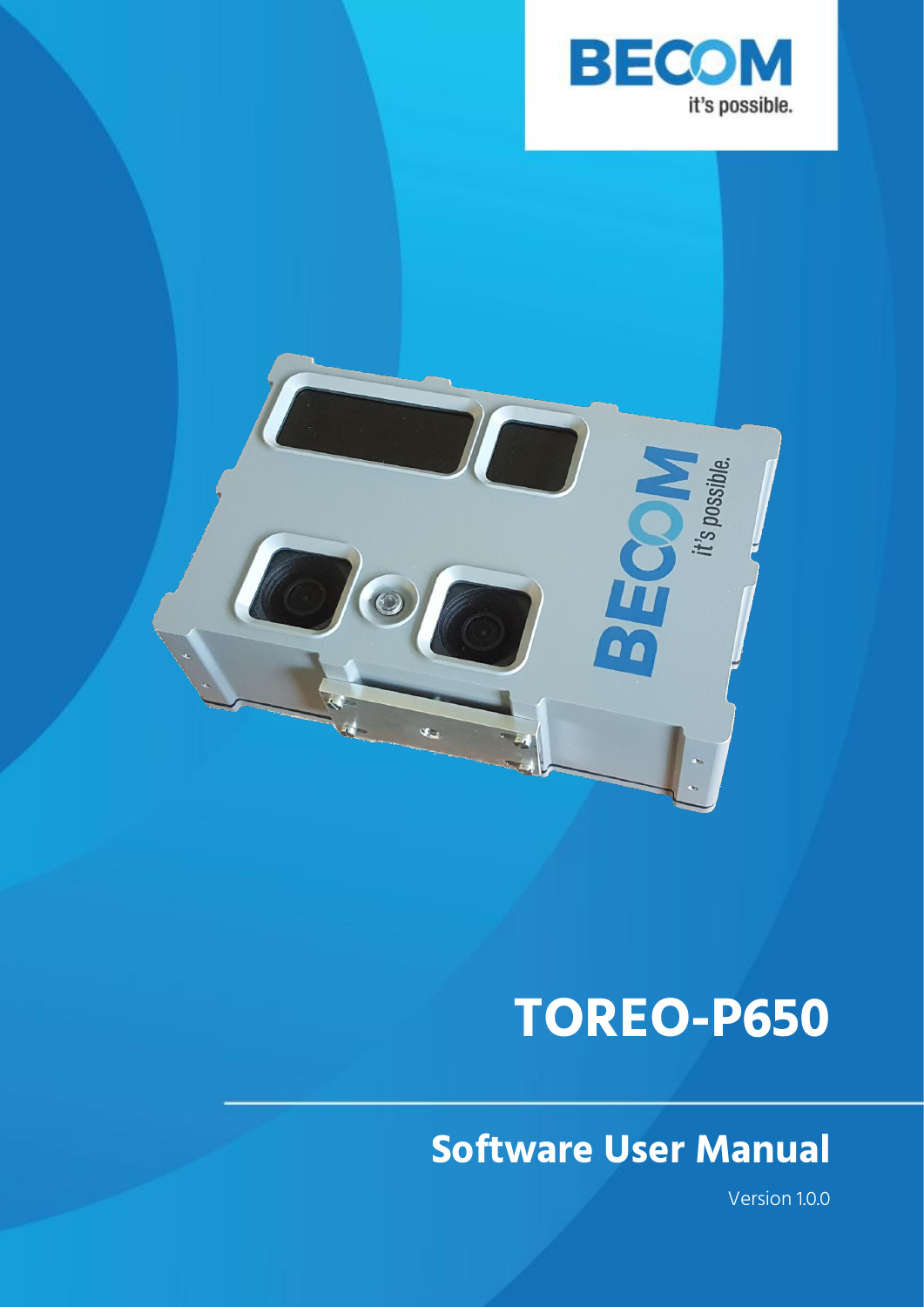

BECOM Systems GmbH

Gutheil-Schoder-Gasse 17

1230 Wien

AUSTRIA

[office.systems@becom-group.com](mailto:office.systems@becom-group.com)

[http://systems.becom-group.com](http://systems.becom-group.com/)

**TOREO-P650** – Software User Manual

Template No.: 900-519 Rev A

Publication date: December 21, 2021

Subject to change without notice. Errors excepted.

This document is protected by copyright. All rights reserved. No part of this document may be reproduced or transmitted for any purpose in any form or by any means, electronically or mechanically, without expressly written permission by BECOM Systems.

Windows is a registered trademark of Microsoft.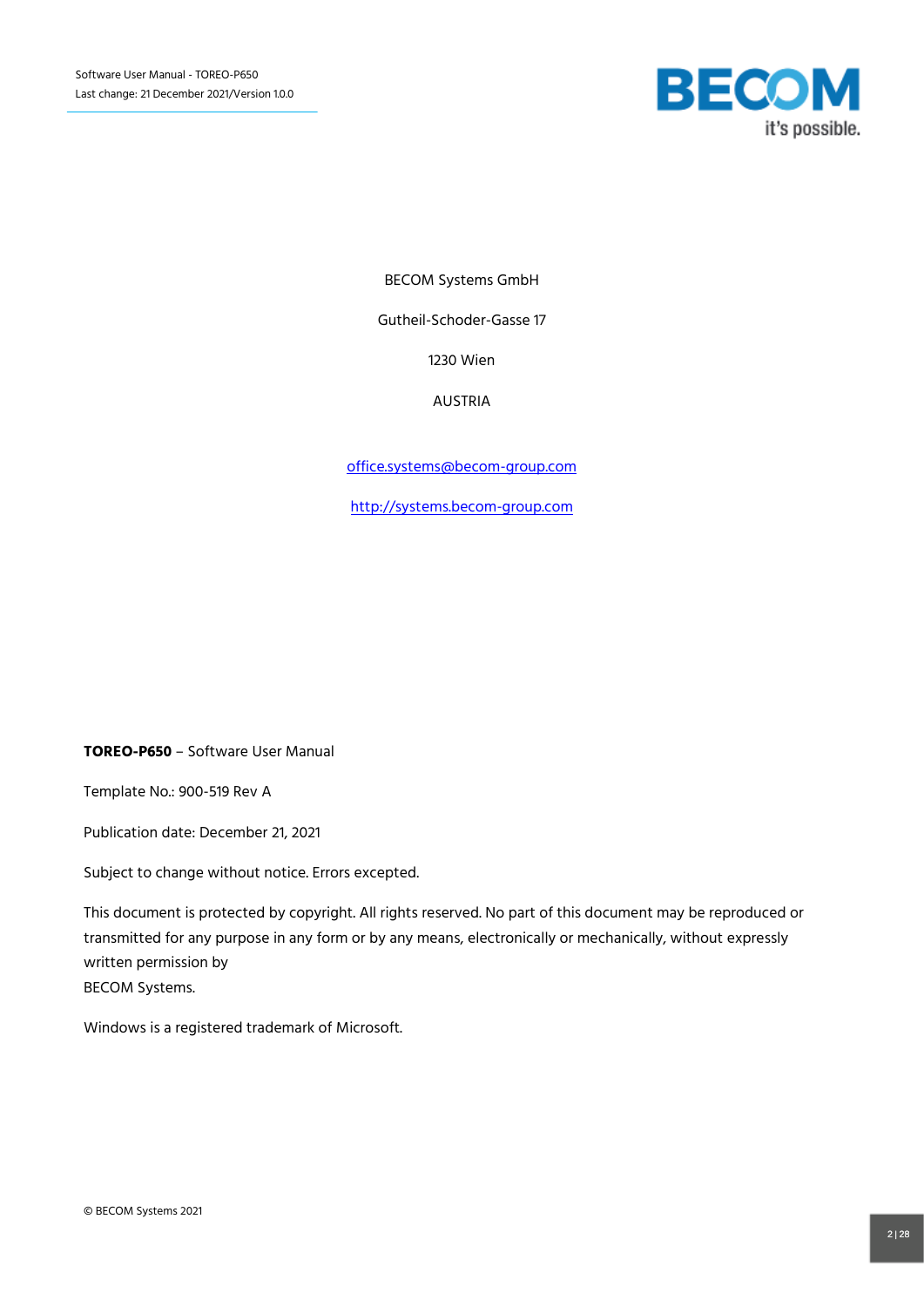

## **Table of Contents**

| 1              |      |  |
|----------------|------|--|
|                | 1.1  |  |
| $\overline{2}$ |      |  |
| 3              |      |  |
|                | 3.1  |  |
|                | 3.2  |  |
|                | 3.3  |  |
| 4              |      |  |
|                | 4.1  |  |
|                | 4.2  |  |
| 5              |      |  |
|                | 5.1  |  |
|                | 5.2  |  |
| 6              |      |  |
|                | 6.1  |  |
|                | 6.2  |  |
|                | 6.3  |  |
|                | 6.4  |  |
| 7              |      |  |
|                | 7.1  |  |
|                |      |  |
|                | 7.3  |  |
|                | 7.4  |  |
|                | 7.5  |  |
|                | 7.6  |  |
|                | 7.7  |  |
|                | 7.8  |  |
|                | 7.9  |  |
|                | 7.10 |  |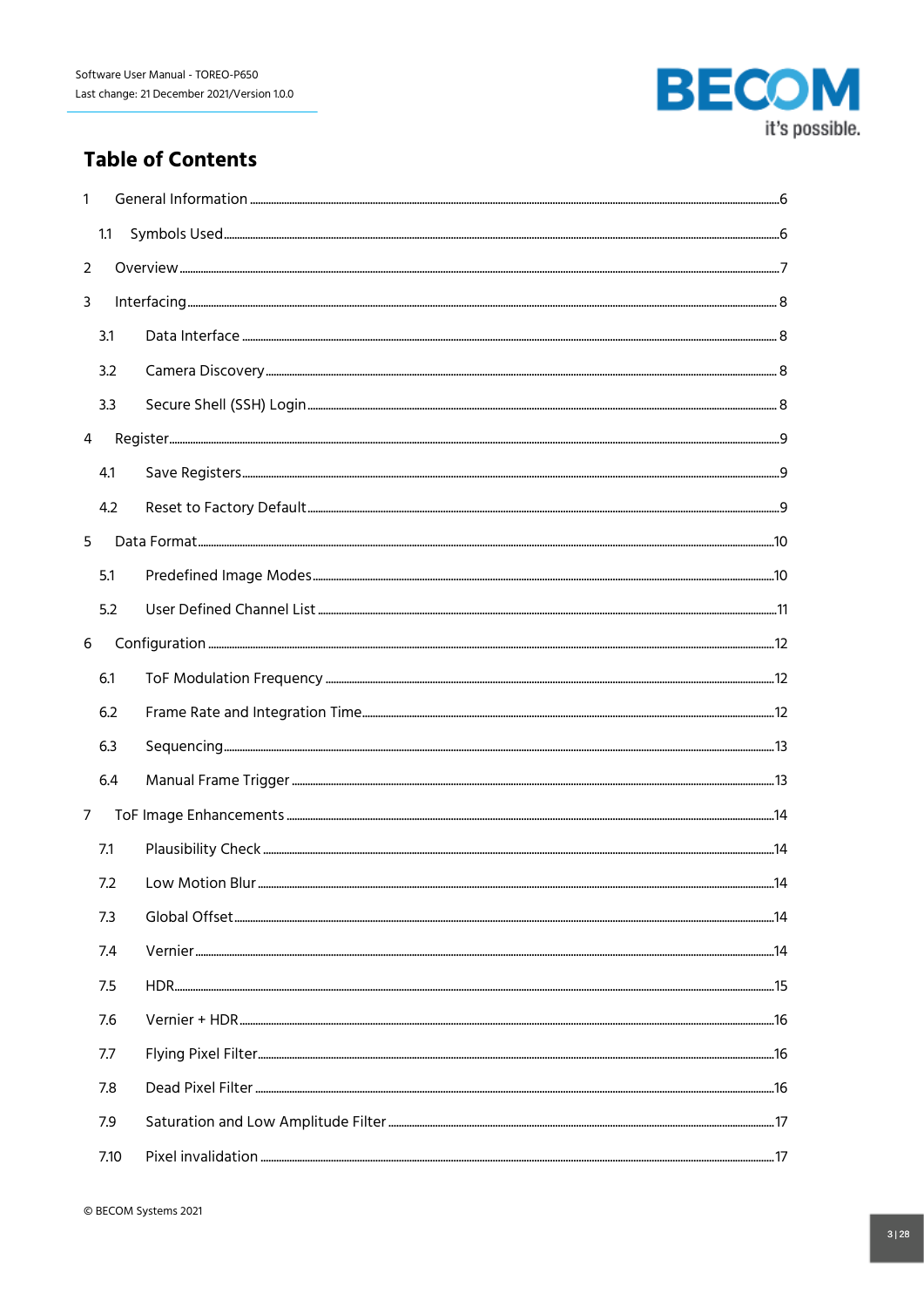

 $10<sup>10</sup>$ 

| 8                 |      |  |  |  |
|-------------------|------|--|--|--|
|                   | 8.1  |  |  |  |
|                   | 8.2  |  |  |  |
|                   | 8.3  |  |  |  |
|                   | 8.4  |  |  |  |
|                   | 8.5  |  |  |  |
| 9                 |      |  |  |  |
|                   | 9.1  |  |  |  |
|                   | 9.2  |  |  |  |
| 10 <sup>°</sup>   |      |  |  |  |
| 11                |      |  |  |  |
| $12 \overline{ }$ |      |  |  |  |
|                   | 12.1 |  |  |  |
|                   | 12.2 |  |  |  |
| 13                |      |  |  |  |
|                   | 13.1 |  |  |  |
|                   | 13.2 |  |  |  |
|                   | 13.3 |  |  |  |
| 14                |      |  |  |  |
|                   | 14.1 |  |  |  |
|                   | 14.2 |  |  |  |
|                   | 14.3 |  |  |  |
| 15                |      |  |  |  |
| A                 |      |  |  |  |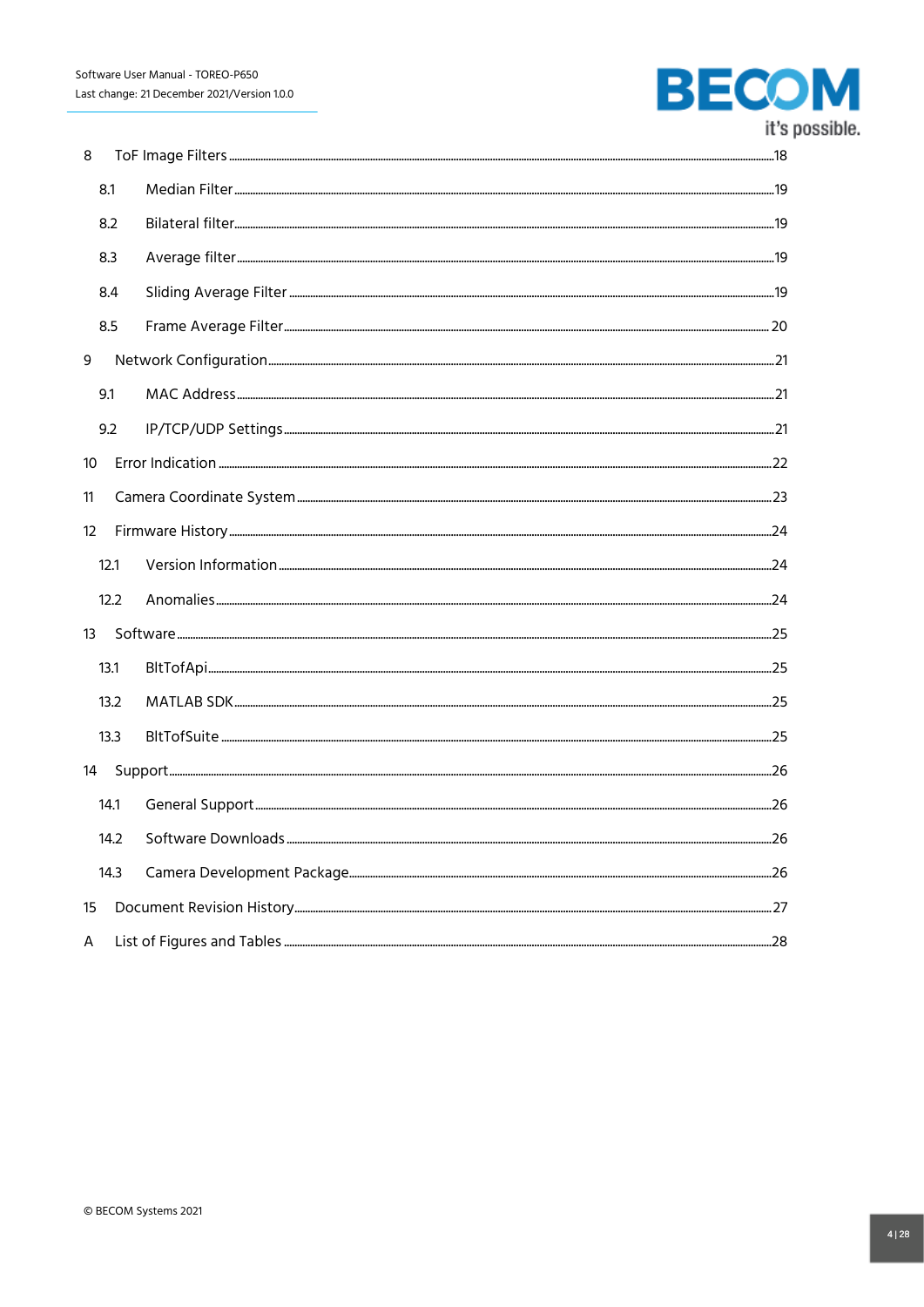

© BECOM Systems GmbH 2021

All Rights Reserved.

The information herein is given to describe certain components and shall not be considered as a guarantee of characteristics.

Terms of delivery and rights of technical change reserved.

We hereby disclaim any warranties, including but not limited to warranties of non-infringement, regarding circuits, descriptions and charts stated herein.

BECOM Systems makes and you receive no warranties or conditions, express, implied, statutory or in any communication with you. BECOM Systems specifically disclaims any implied warranty of merchantability or fitness for a particular purpose.

BECOM Systems takes no liability for any damages and errors causing of the usage of this board. The user of this board is responsible by himself for the functionality of his application. He is allowed to use the board only if he has the qualification. More information is found in the General Terms and Conditions (AGB).

#### Information

For further information on technology, delivery terms and conditions and prices please contact BECOM Systems [www.becom-group.com](http://www.becom-group.com/)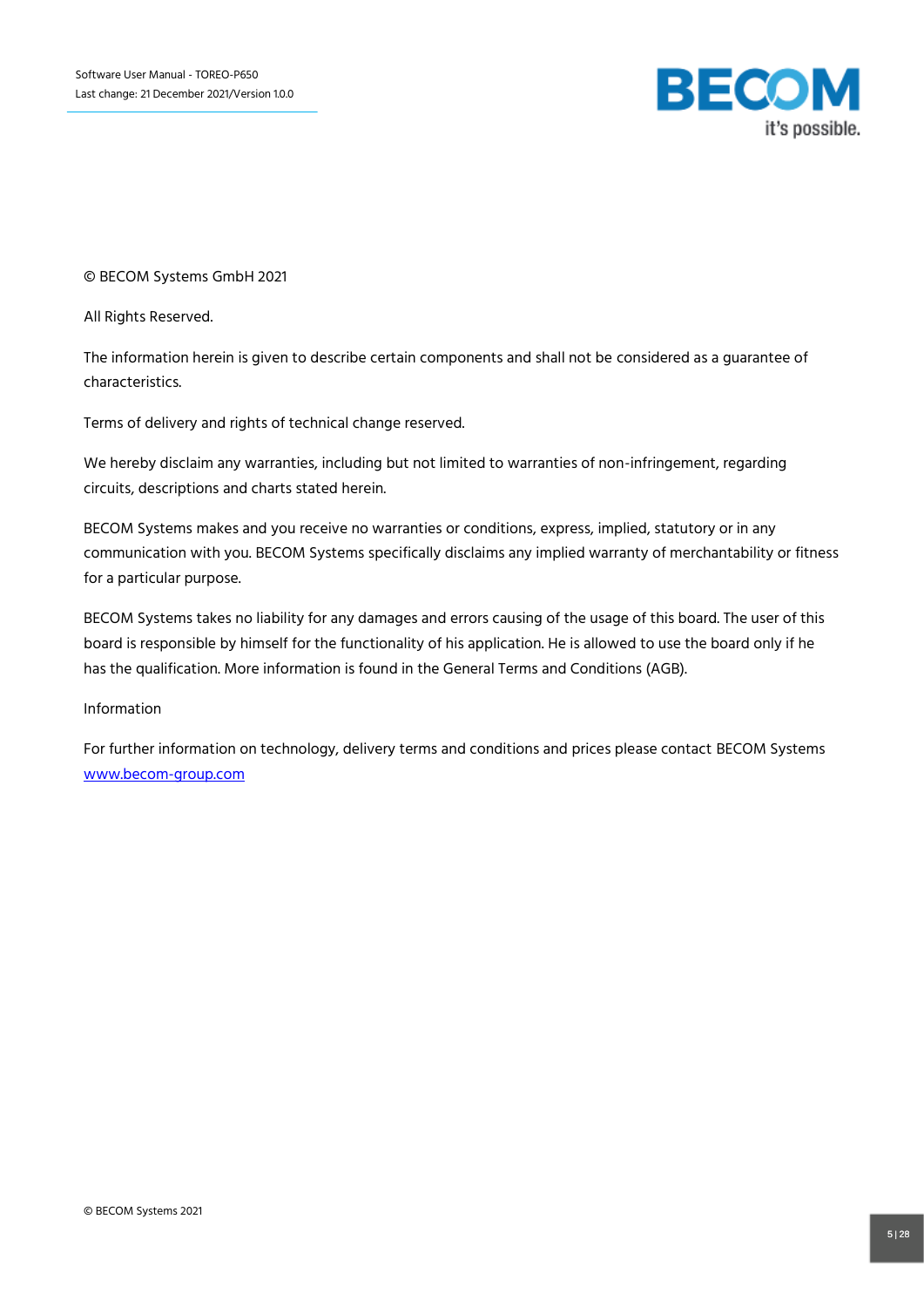

## <span id="page-5-0"></span>**1 General Information**

This guide applies to the TOREO-P650 from BECOM Systems. Follow this guide chapter by chapter to set up and understand your product. If a section of this document only applies to certain camera parts, this is indicated at the beginning of the respective section.

#### **The document applies to product V0.3.x**

#### <span id="page-5-1"></span>**1.1 Symbols Used**

This guide makes use of a few symbols and conventions:



#### **Warning**

Indicates a situation which, if not avoided, could result in minor or moderate injury and/or property damage or damage to the device.



#### **Caution**

Indicates a situation which, if not avoided, may result in minor damage to the device, in malfunction of the device or in data loss.



#### **Note**

Notes provide information on special issues related to the device or provide information that will make operation of the device easier.



#### **Procedures**

#### **A procedure always starts with a headline**

- 1. The number indicates the step number of a certain procedure you are expected to follow.
	- Steps are numbered sequentially.

This sign  $\triangleright$  indicates an expected result of your action.



#### **References**

This symbol  $\overline{\mathbb{Q}}$  indicates a cross reference to a different chapter of this manual or to an external document.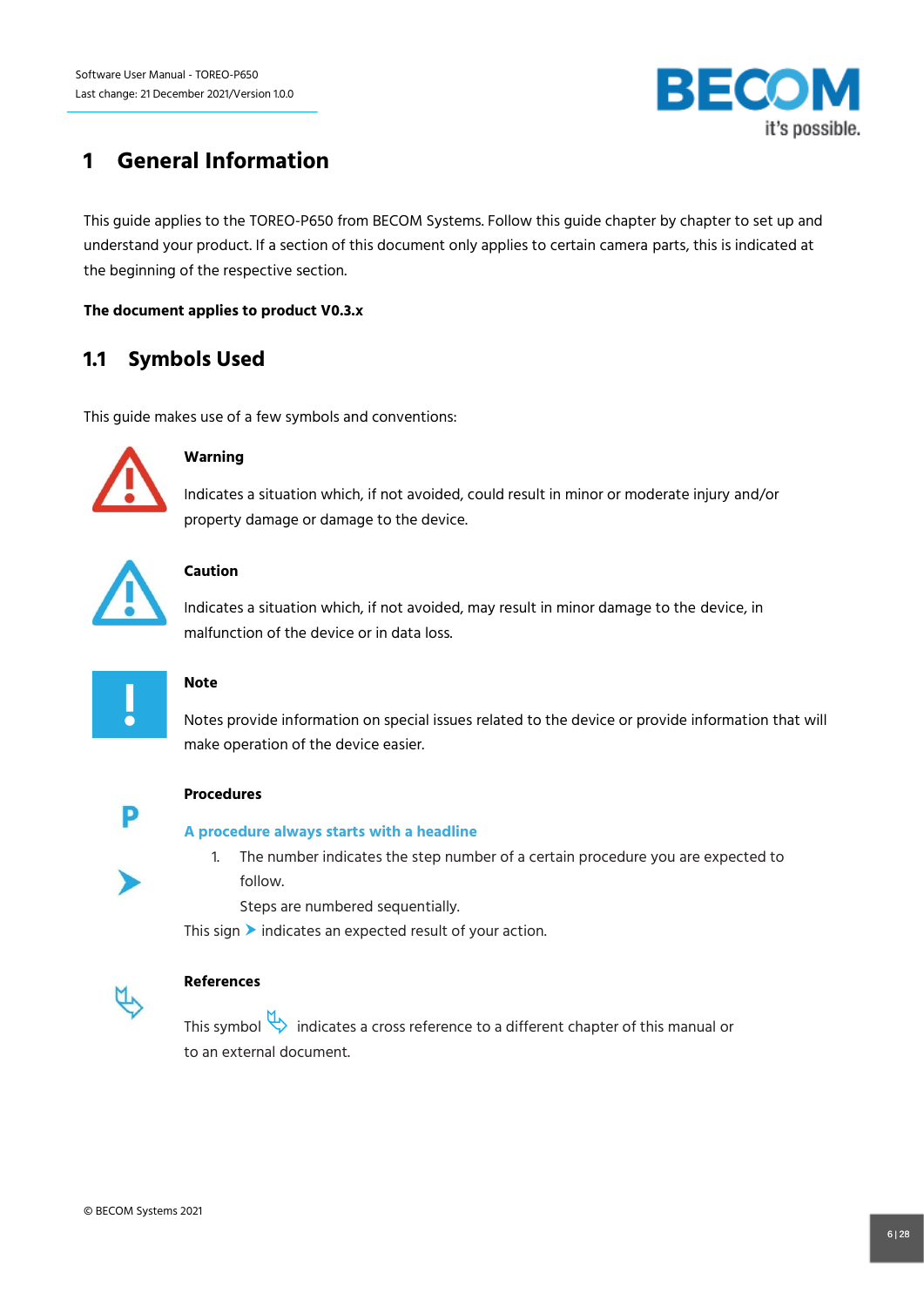

## <span id="page-6-0"></span>**2 Overview**

The document describes the necessary steps and settings to work with the TOREO-P650 and describes the firmware dependent interfaces.

#### **This document applies to firmware version 0.3.x.**

For a hardware compatibility list please refer to our support site.

#### **Software and documentation**

 $\updownarrow$  https://support.bluetechnix.at/index.html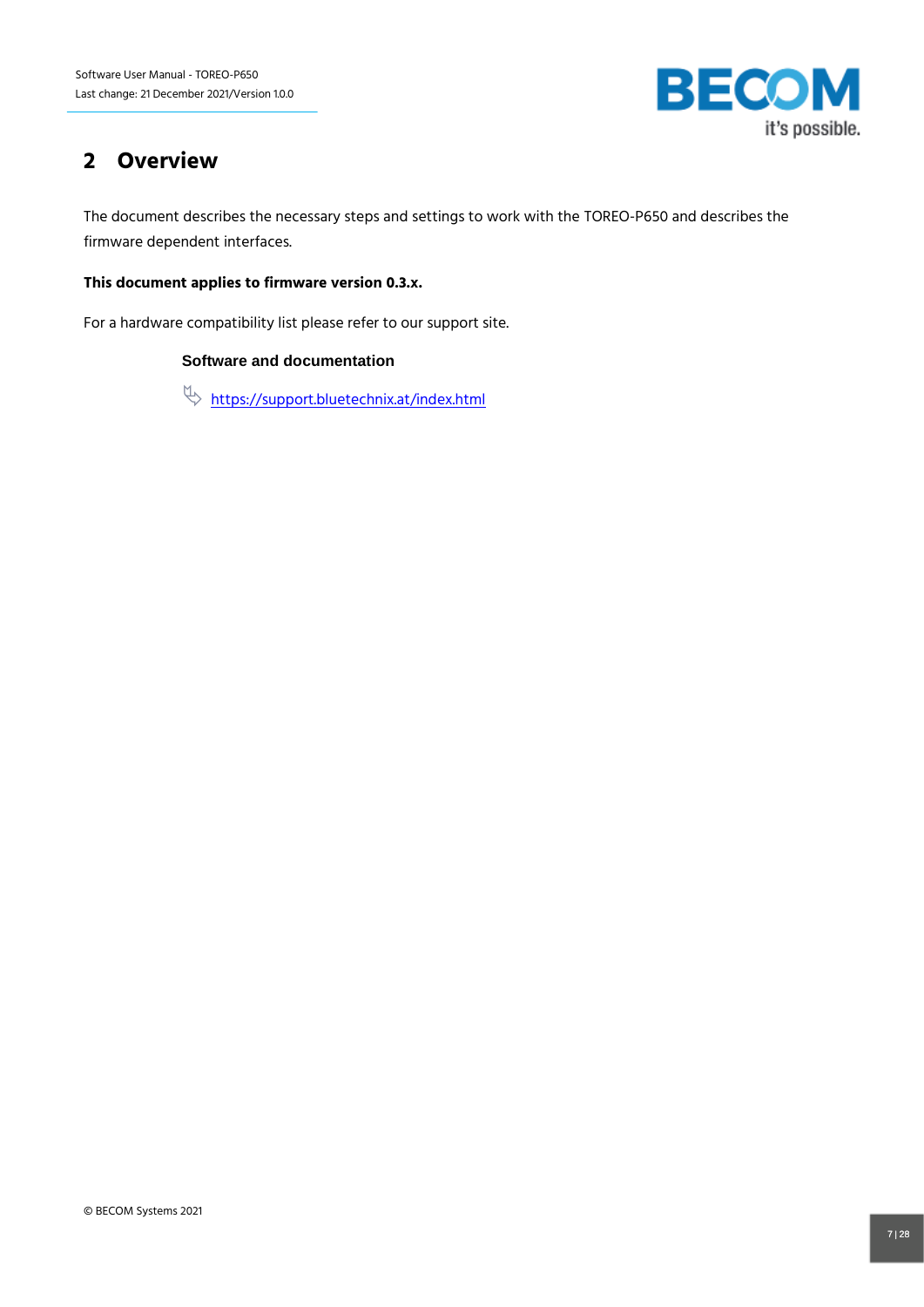

## <span id="page-7-0"></span>**3 Interfacing**

The TOREO-P650 provides control and data interfaces via Gigabit-Ethernet.

The control interface is used to set and read the configuration of the TOREO-P650 via a set of registers. Refer to TOREO-P650 \_Register-Map for a detailed register description.

The data interface provides a continuous stream of ToF data depending on the configuration.



#### **Note**

BECOM Systems provides an abstraction of control and data interfaces by means of the *BltTofApi*. If you use this API, you need not be familiar with control and data interface in detail. Refer to chapter [13.1](#page-24-1) for the *BltTofApi*.

#### <span id="page-7-1"></span>**3.1 Data Interface**

A UDP stream delivers ToF data from the TOREO-P650. BECOM Systems provides an abstraction the data interfaces by means of the BltTofApi. Refer to chapter [13.1](#page-24-1) for the BltTofApi.

## <span id="page-7-2"></span>**3.2 Camera Discovery**

The TOREO-P650 supports a discovery protocol via UDP/IP. It allows the discovery of the camera within the Ethernet network and the retrieval of camera properties.

The discovery service listens on UDP address 255.255.255.255 (broadcast) and port 11003.



#### **Note**

Discovery is supported by the BltTofApi and the BltTofSuite  $\mathbb{Q}$  Chapter [13](#page-24-0)

## <span id="page-7-3"></span>**3.3 Secure Shell (SSH) Login**

<span id="page-7-4"></span>The TOREO-P650 camera features an OpenSSH server listening to TCP port 22.

|                        | Root account |
|------------------------|--------------|
| Username               | becom        |
| Default password becom |              |

Table 1: Default login credentials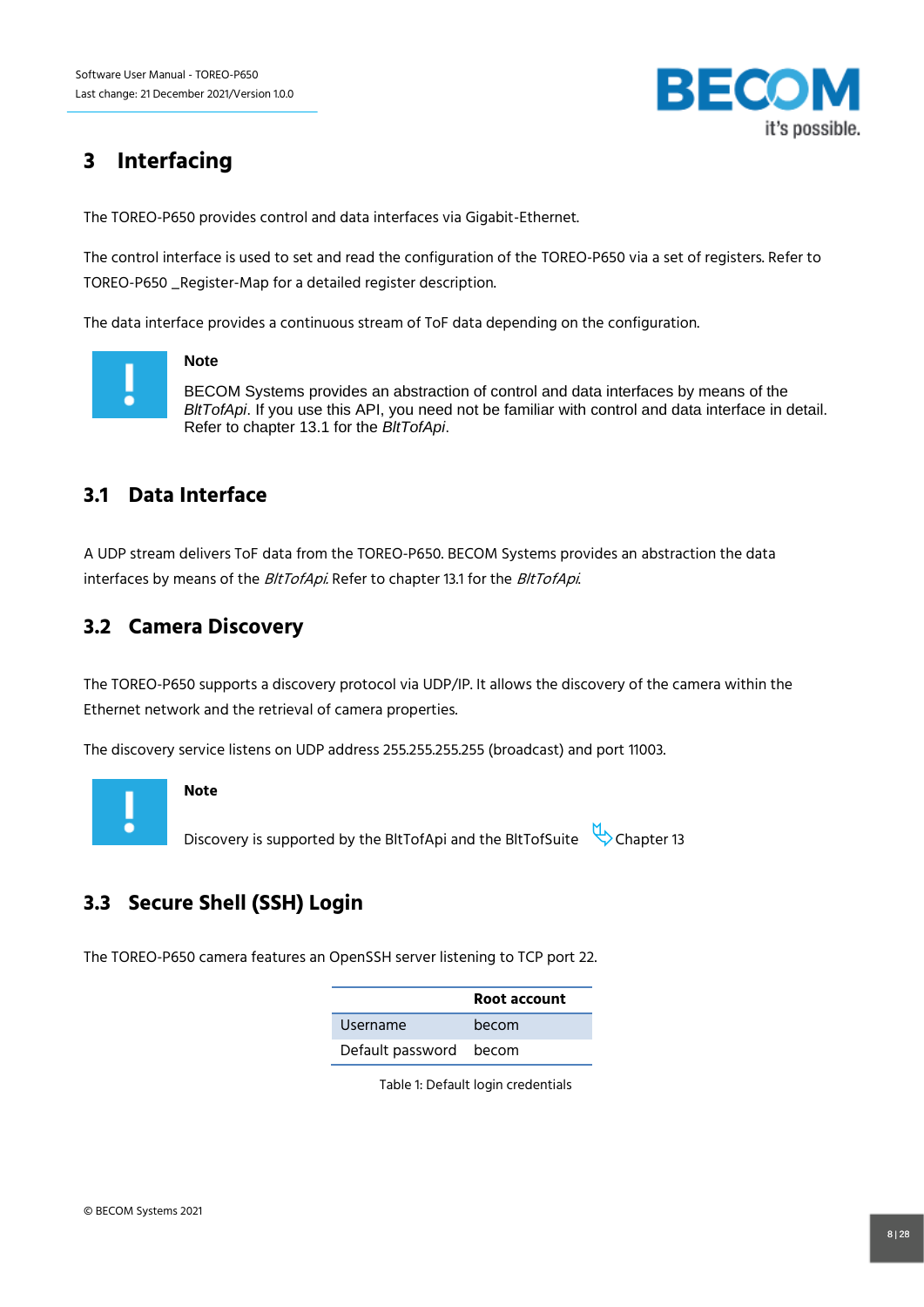

## <span id="page-8-0"></span>**4 Register**

The camera comes up according to the reset (default) values as described in the register description chapter (refer to TOREO-P650 \_Register-Map).

Each camera has been pre-configured with a factory-default register map.

## <span id="page-8-1"></span>**4.1 Save Registers**

The entire register map can be saved into non-volatile flash using the register *CmdExec*. It will be restored from flash after a reboot or power cycle. Use this feature to save a user specific configuration.

## <span id="page-8-2"></span>**4.2 Reset to Factory Default**

The TOREO-P650 can be reset to factory default settings by deleting the saved register map. This can be done by writing a dedicated value to the register **CmdExec**.

Alternatively, a factory reset is executed via the camera's reset signal. (Please consult the Hardware User Manual for details.) It must be active until the firmware is completely booted and the data stream is present.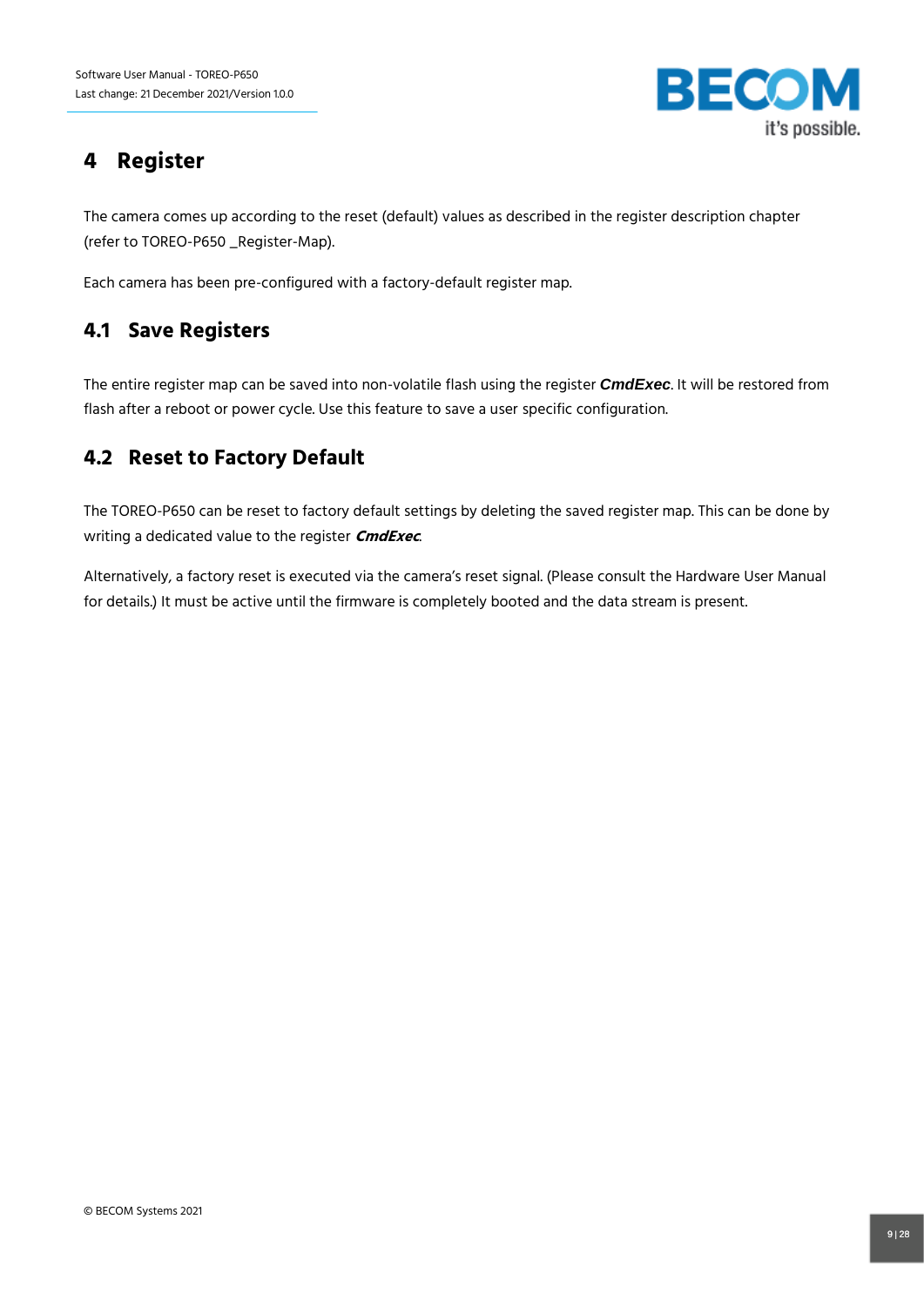

## <span id="page-9-0"></span>**5 Data Format**

The camera provides up to eight data channels via its data interface. The meaning of each data channel depends on the selected data format. The factory default setting provides an array of distance data and an array of amplitude data.

A channel can carry one of the following data types:

- Distance data from the ToF sensor, in millimeters, as 16-bit unsigned (Uint16) values
- Amplitude data from the ToF sensor, as 16-bit unsigned (Uint16) values
- Z coordinate values, in millimeters, as 16-bit signed (Int16) values
- X coordinate values, in millimeters, as 16-bit signed (Int16) values
- Y coordinate values: Same as X.
- Raw depth data (without scaling, corrections, and filters), as 16-bit unsigned (Uint16) values
- Raw phase data (0°, 90°, 180°, 270°), as 16-bit unsigned (Uint16) values
- Confidence, as 8-bit signed values (Uint8)
- Amplitude8 data from the ToF sensor, as 8-bit unsigned (Uint16) values
- Color data from both RGB sensor, as YUV422
- Color overlay from both RGB sensors for the ToF sensor pixels, as YUV444

Which image format will be transferred can be selected by the register **ImageDataFormat**. It could either used predefined image modes or a user defined channel list.

#### <span id="page-9-1"></span>**5.1 Predefined Image Modes**

The predefined Images Modes can be selected by writing the corresponding value into the Register **ImageDataFormat.**



#### **Note**

Please refer to TOREO-P650 \_Register\_Map.pdf for the description of **ImageDataFormat.**

The supported Image modes are:

- Distance and Amplitude
- Distance, Amplitude and Confidence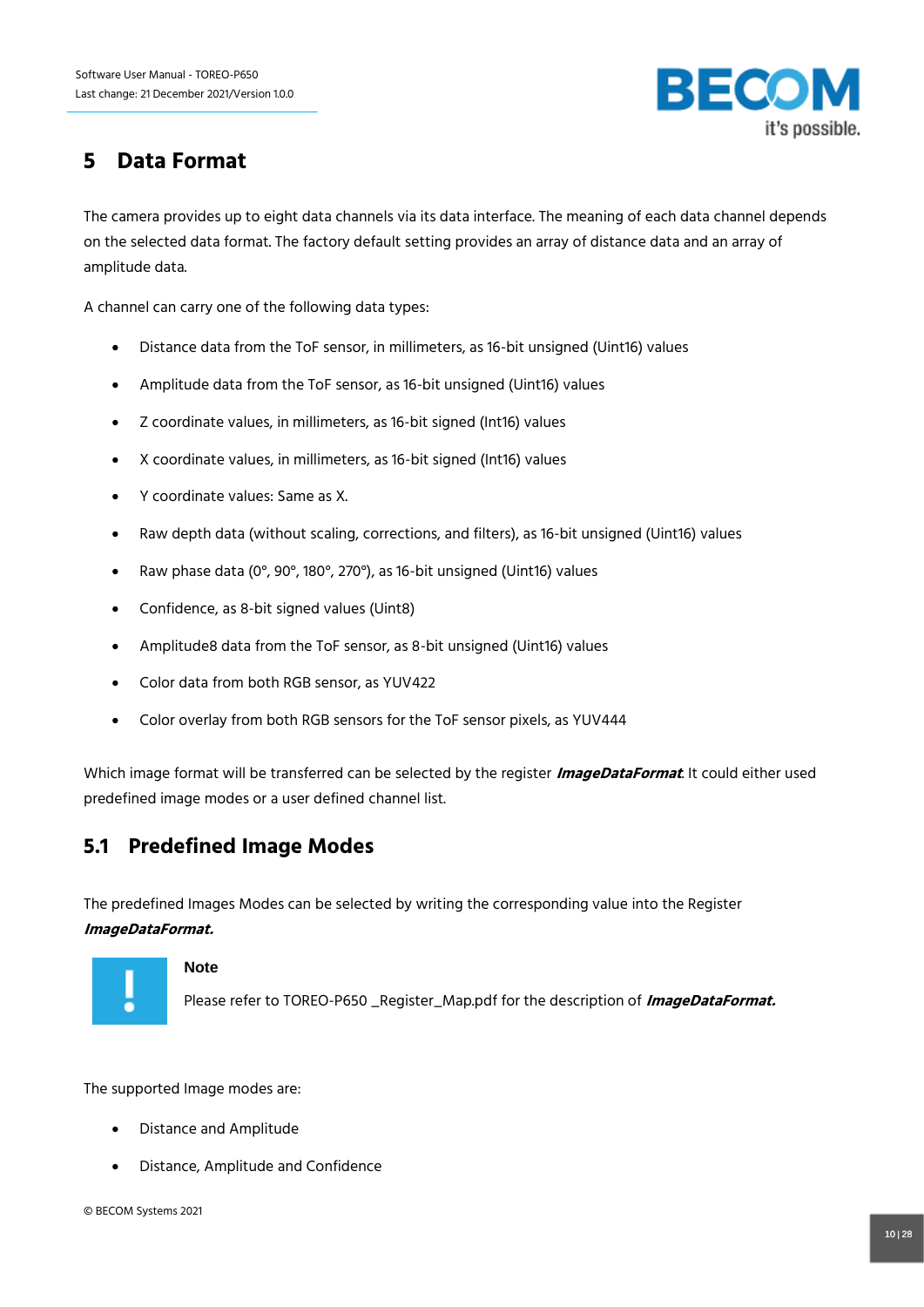

- XYZ Point Cloud
- XYZ Point Cloud and Amplitude
- XYZ Point Cloud and color overlay
- Raw Sensor Data (Raw Phases)
- Distance and XYZ Point Cloud
- Z values and Amplitudes
- Distance
- RawDistance and Amplitude
- Amplitude
- Distance, Amplitude and Color
- Distance and Color

#### <span id="page-10-0"></span>**5.2 User Defined Channel List**

If none of the predefined data format matches the requirements offers the camera the possibility to configure a user defined channel list. The channels can be selected via the registers ChannelData0 – ChannelData7. The registers ChannelData0 – ChannelData7 define the data delivered by the camera. If a channel ID is selected twice the camera sends it only ones. If no channel ID is selected the camera sends a Distance channel as default. If the camera is not able to send a specific channel ID the channel gets skipped. The order of the selected channel IDs does not matter.



#### **Note**

The **ChannelDataX** get applied by setting the **ImageDataFormat** register to "UserDefined".



#### **Note**

Please refer to TOREO-P650 \_Register\_Map.pdf for the description of **ChannelDataX.**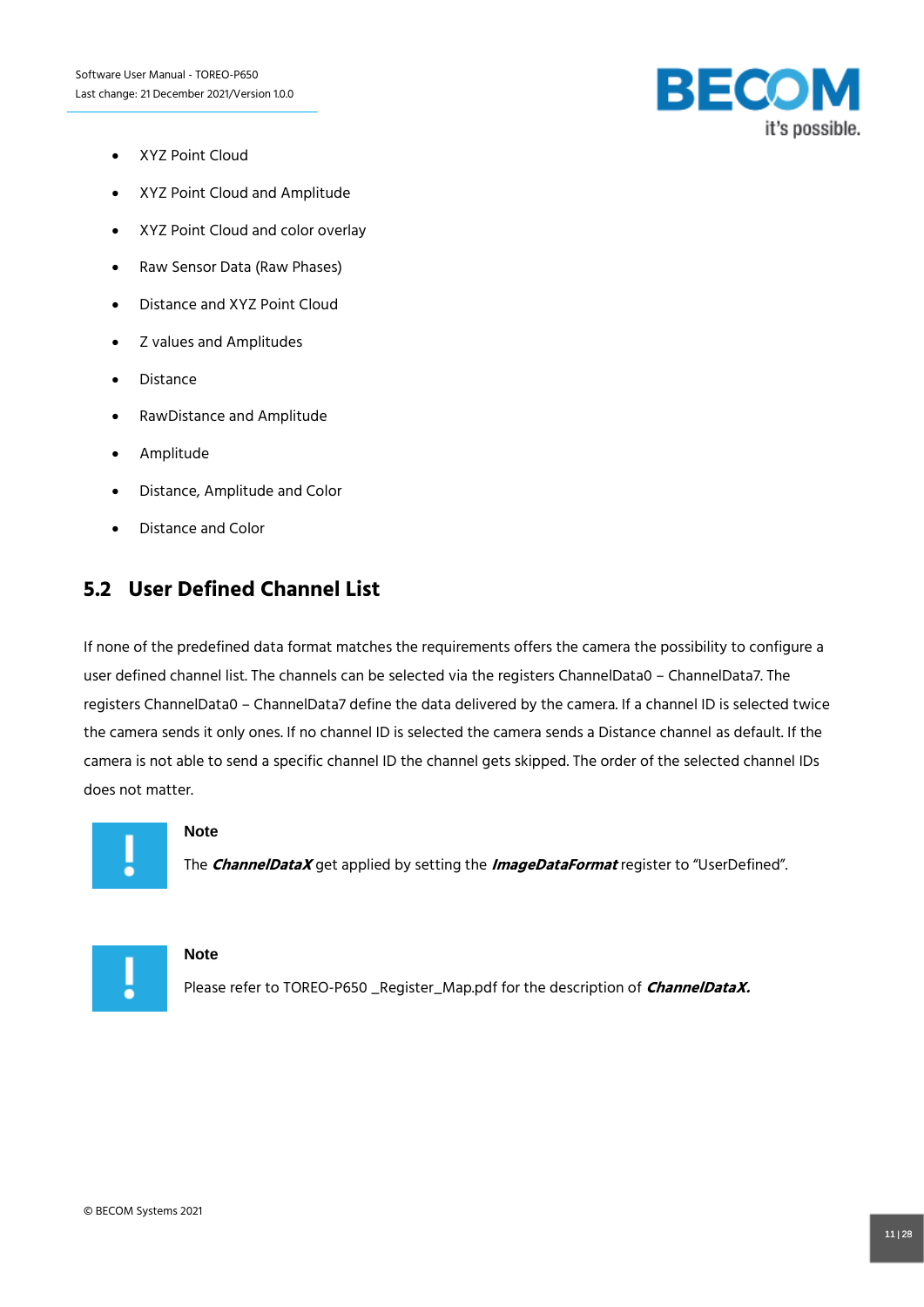

## <span id="page-11-0"></span>**6 Configuration**

## <span id="page-11-1"></span>**6.1 ToF Modulation Frequency**

The modulation frequency of the illumination is set to 41.2 MHz per default. Other modulation frequencies can be set using registers *ModulationFrequency*, **ModFreqSeq1**, **ModFreqSeq2**, **ModFreqSeq3**. Be aware that this also changes the ambiguity range of the camera. On writing these registers, if inexact values are supplied, the camera searches for the next possible modulation frequency automatically.

The following modulation frequencies can be selected:

| <b>Unambiguity Range</b> |
|--------------------------|
| $\sim$ 7m                |
| $\sim$ 35m               |
| $\sim$ 2.5m              |
| ~1.8 <sub>m</sub>        |
|                          |

Table 2: Pre-defined modulation frequencies

<span id="page-11-3"></span>The register content is the frequency in 10-kHz-steps (frequency in Hz/10000). On a register read, the currently selected modulation frequency (again, in 10-kHz-steps), is returned.



#### **Note**

The BltTofSuite demo application displays and takes modulation frequencies in MHz and calculates the register content transparently!

#### <span id="page-11-2"></span>**6.2 Frame Rate and Integration Time**

The frame rate and the integration time of the ToF sensor can be set by using the registers *Framerate* and *IntegrationTime*/*IntTimeSeq1*/*IntTimeSeq2*/*IntTimeSeq3* (for sequence 0/1/2/3).

The combination of frame rate and integration time influences the input current as well as the dissipated heat and will be characterized by the "Frame rate Integration Time Product" (FITP) which has been defined as follows:

$$
FITP = t_{INT} [ms] \cdot fps \left[\frac{1}{s}\right] \cdot 4
$$



#### **Caution**

Be careful in setting different integration times and frame rate combinations. Not all combinations are possible! Without appropriate cooling the device may be damaged! Refer to the Hardware User Manual for more information.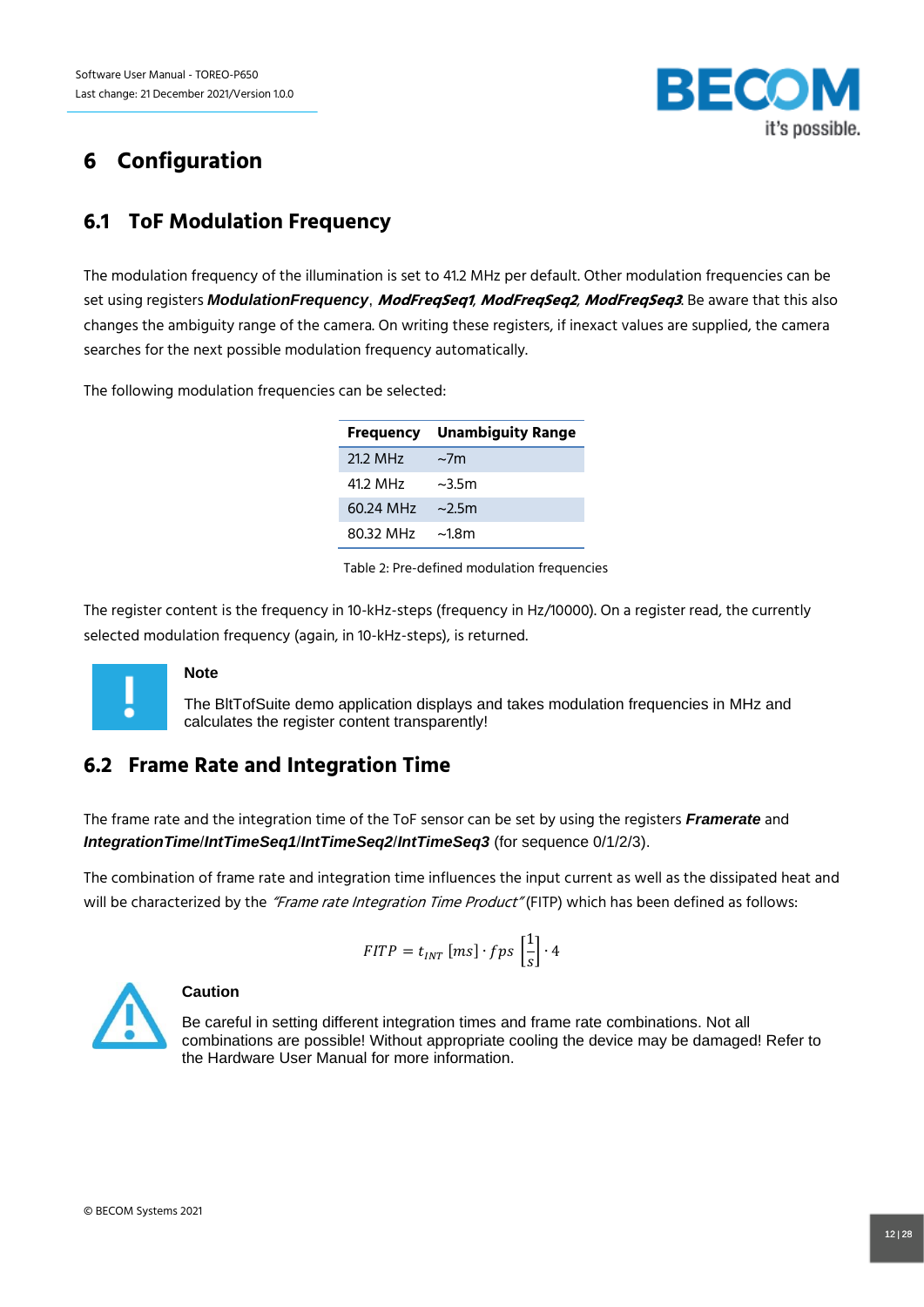

## <span id="page-12-0"></span>**6.3 Sequencing**

The TOREO-P650 allows the configuration of up to 4 sequences. These sequences are captured immediately after each other. Each sequence can be configured with individual integration time and modulation frequency.

If the camera's video mode is disabled (see register **Mode0**), and the camera is manually triggered, each trigger will generate as many sequences as currently configured.

The number of sequences can be configured in register **NofSequ**. For sequence 0, use registers **IntegrationTime** and **ModulationFrequency** to set integration time and modulation frequency, respectively. For sequence 1, use registers **IntTimeSeq1** and **ModFreqSeq1**. For sequence 2, use registers **IntTimeSeq2** and **ModFreqSeq2**. For sequence 3, use registers **IntTimeSeq3** and **ModFreqSeq3**.

Each sequence is processed and streamed by the camera as one individual frame. Each frame header contains the sequence number in field *SequenceNumber*.

## <span id="page-12-1"></span>**6.4 Manual Frame Trigger**

The default mode of the camera is video mode, where it streams continuously with configured frame rate. To use manual frame triggering, the video mode must be disabled in register *Mode0*.

A frame can be triggered by Software trigger (see register *Mode0*) or hardware (Please consult the Hardware User Manual for details)**.**

A manual trigger will trigger the capturing of as many sequences on the ToF sensor, as is configured in register **NofSequ**.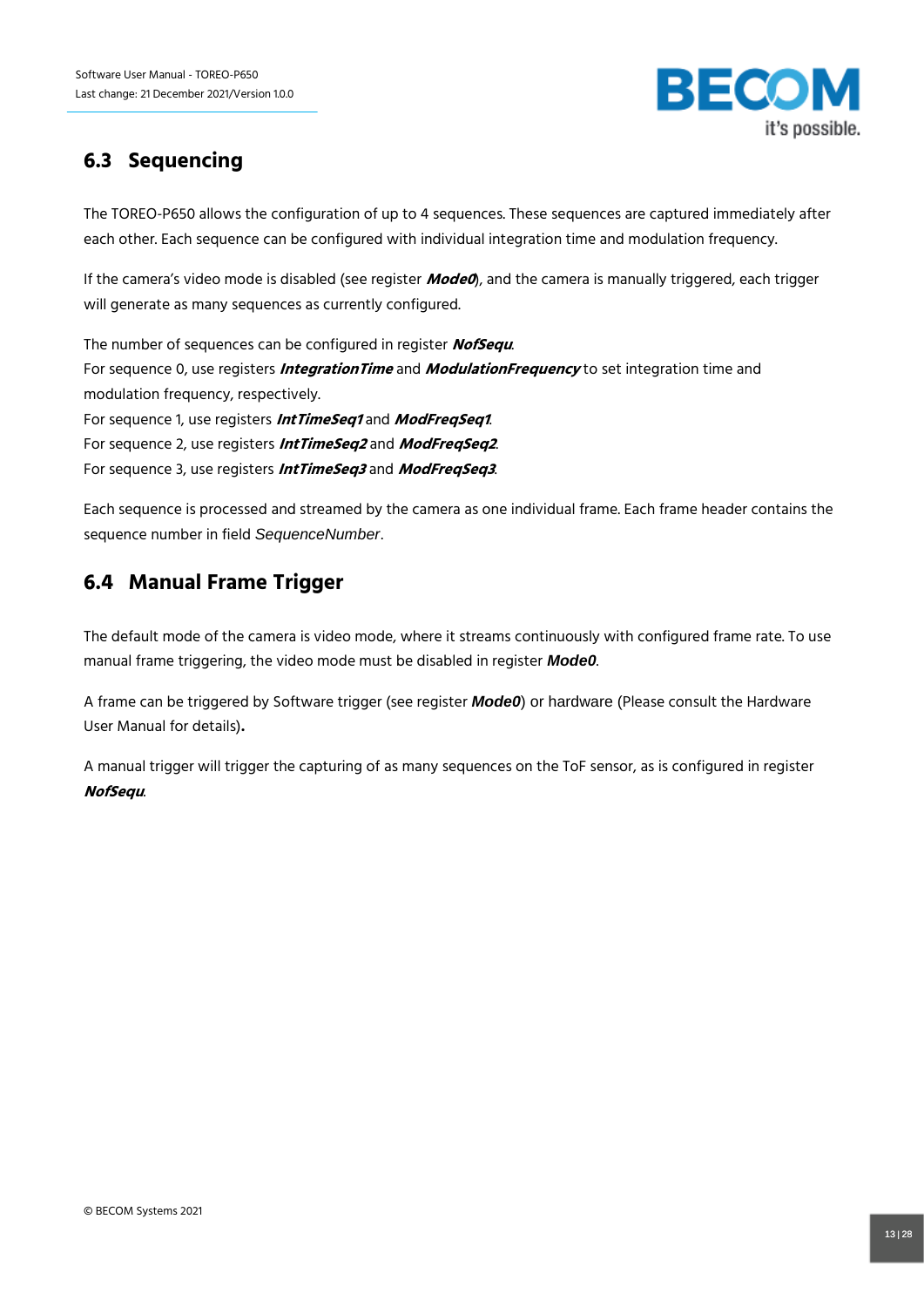

## <span id="page-13-0"></span>**7 ToF Image Enhancements**

## <span id="page-13-1"></span>**7.1 Plausibility Check**

The Plausibility check verifies raw sensor data regarding their plausibility. Pixels which do not pass the test will be marked as invalid.

The following registers are used to enable the Phase symmetry check:

- **ImgProcConfig:** bit 14 to enable
- **PhaseSymetryLimit**: Limit for fine tuning. A lower value will make the filter more aggressive.

**Note** Phase symmetry check is only supported if **NofPhases** is set to 4.

#### <span id="page-13-2"></span>**7.2 Low Motion Blur**

To reduce artifacts due to movements the camera supports a mode that uses only 2 phases instead of 4 phases.

The following registers are used to enable the Low Motion Blur mode:

• **NofPhases**: 2.. enabled, 4.. disabled

#### <span id="page-13-3"></span>**7.3 Global Offset**

Each TOREO-P650 is offset-calibrated out of factory.

For each pre-defined modulation frequency, there is an absolute offset in millimeters that all distance values are corrected with. The absolute offsets are stored in registers **DistOffset0** (for 21.2 MHz modulation frequency) to **DistOffset3** (for 80.32 MHz). Offsets can be modified by direct register writes.

Distance Offset correction is enabled or disabled in register **ImgProcConfig**.

#### <span id="page-13-4"></span>**7.4 Vernier**

In order to combine the benefits of a smaller modulation frequency (higher unambiguity range) and a higher modulation frequency (higher precision and accuracy), the camera features the ability to combine two sequences with different modulation frequency into one frame.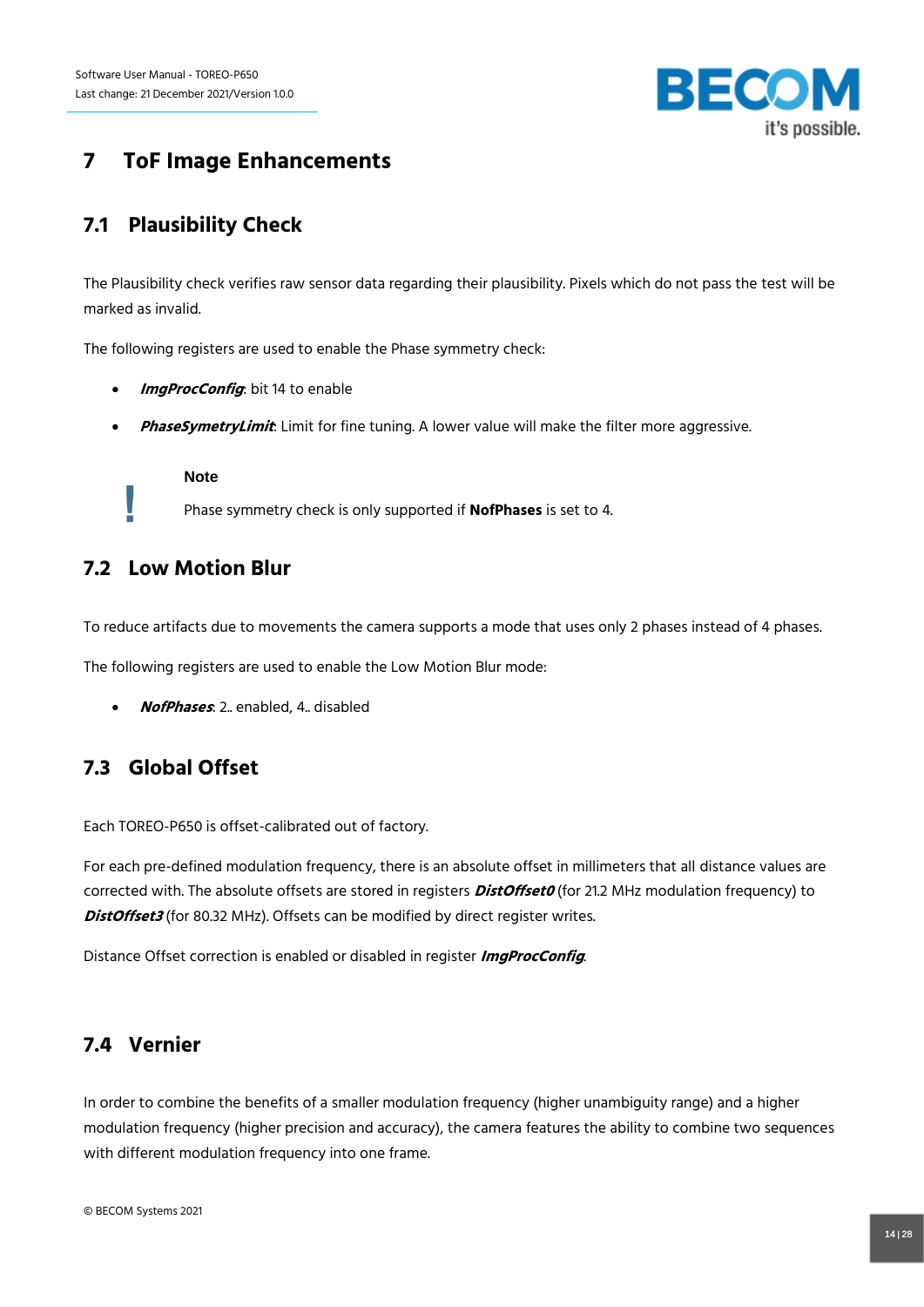

The following registers are used to configure Vernier mode:

- **NofSequ**: To configure 2 or 4 sequences.
- **IntegrationTime**, **IntTimeSeq1**, **IntTimeSeq2**, **IntTimeSeq3**: To configure integration times of up to 4

sequences

• **ModulationFrequency**, **ModFreqSeq1**, **ModFreqSeq2**, **ModFreqSeq3**: To configure modulation

frequencies of the sequences

**• ImgProcAdvanced**, bit 7: To enable combine mode

If **NofSequ** gets configured to 4, the first and the second sequence and the third and the fourth sequence get calculated to one frame.

#### **Note**

The modulation frequency of sequence 0 must be higher than the modulation frequency of sequence 1 and the modulation frequency of sequence 2 must be higher than the modulation frequency of sequence 3

#### <span id="page-14-0"></span>**7.5 HDR**

In order to improve the accuracy of distance data, the camera features the ability to combine up to 4 sequences from the ToF sensor into one frame with improved accuracy. It uses the confidence values of the input frames to calculate a new distance value for each pixel of the output frame.

The following registers are used to configure Combine mode:

- **NofSequ**: To configure up to 4 sequences. Minimum of 2 required for Combine mode.
- **IntegrationTime**, **IntTimeSeq1**, **IntTimeSeq2**, **IntTimeSeq3**: To configure integration times of up to 4 sequences
- **ModulationFrequency**, **ModFreqSeq1**, **ModFreqSeq2**, **ModFreqSeq3**: To configure modulation frequencies of the sequences
- **ImaProcAdvanced**, bit 0: To enable combine mode

It is recommended that all sequences are recorded with identical modulation frequency when using Combine mode.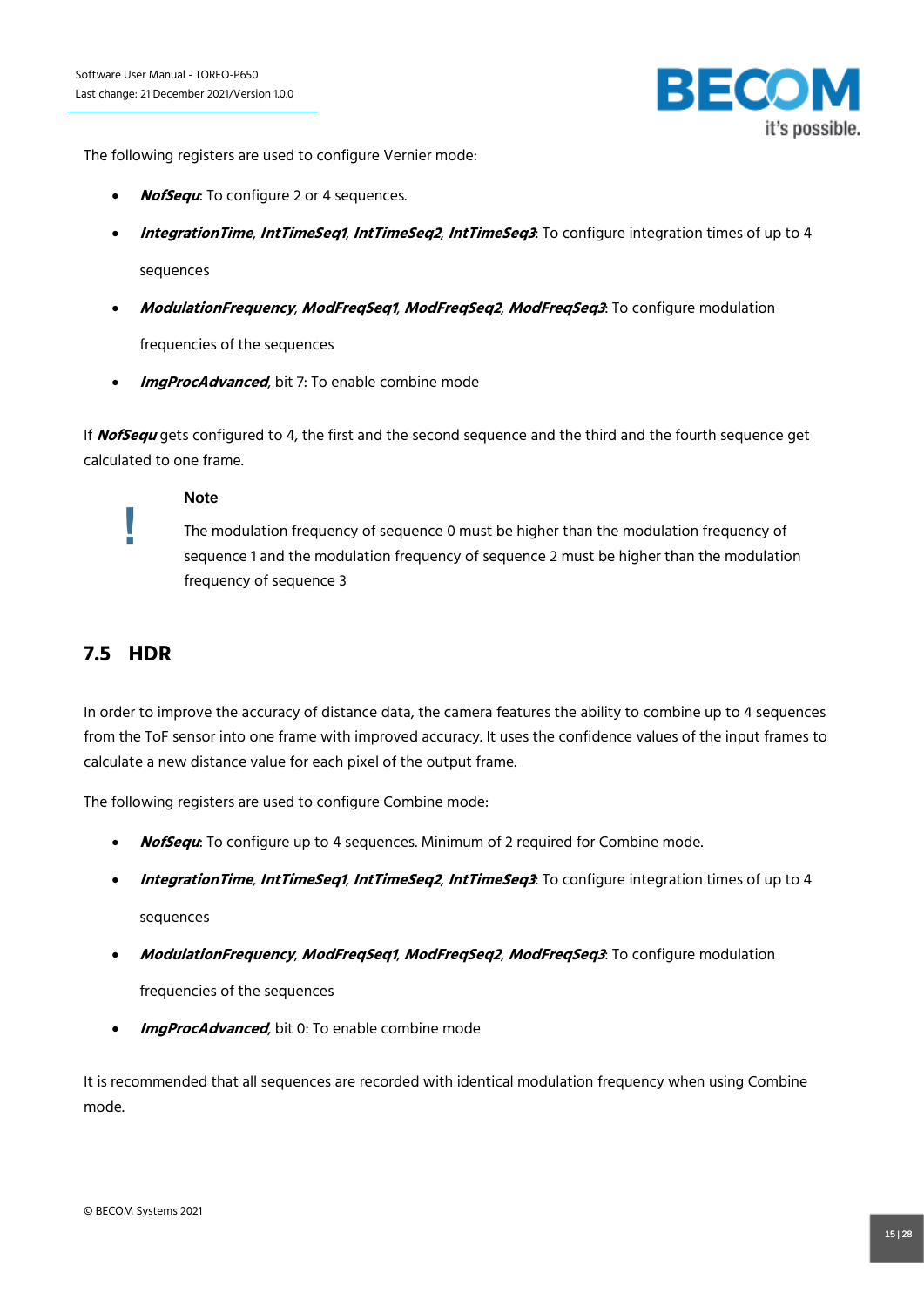

## <span id="page-15-0"></span>**7.6 Vernier + HDR**

Vernier and Combine sequences can be enabled together to get a high precision frame.

Example register settings:

- **NofSequ**: 4.
- **IntegrationTime**: 200
- **IntTimeSeq1:** 200
- **IntTimeSeq2:** 1000
- **IntTimeSeq3:** 1000
- **ModulationFrequency:** 80MHz
- **ModFreqSeq1:** 20MHz
- **ModFreqSeq2:** 80MHz
- **ModFreqSeq3:** 20MHz
- **ImgProcAdvanced**, set bit 0 and bit 7

## <span id="page-15-1"></span>**7.7 Flying Pixel Filter**

The flying pixel filter detects and invalidates flying at edge locations in the depth image.

The following register is used to enable the Phase symmetry check:

• **ImgProcConfig3**: bit 13 to enable

#### <span id="page-15-2"></span>**7.8 Dead Pixel Filter**

Dead sensor pixels get detected during production and are invalided by this filter.

The following register is used to enable the Phase symmetry check:

• **ImgProcConfig3**: bit 12 to enable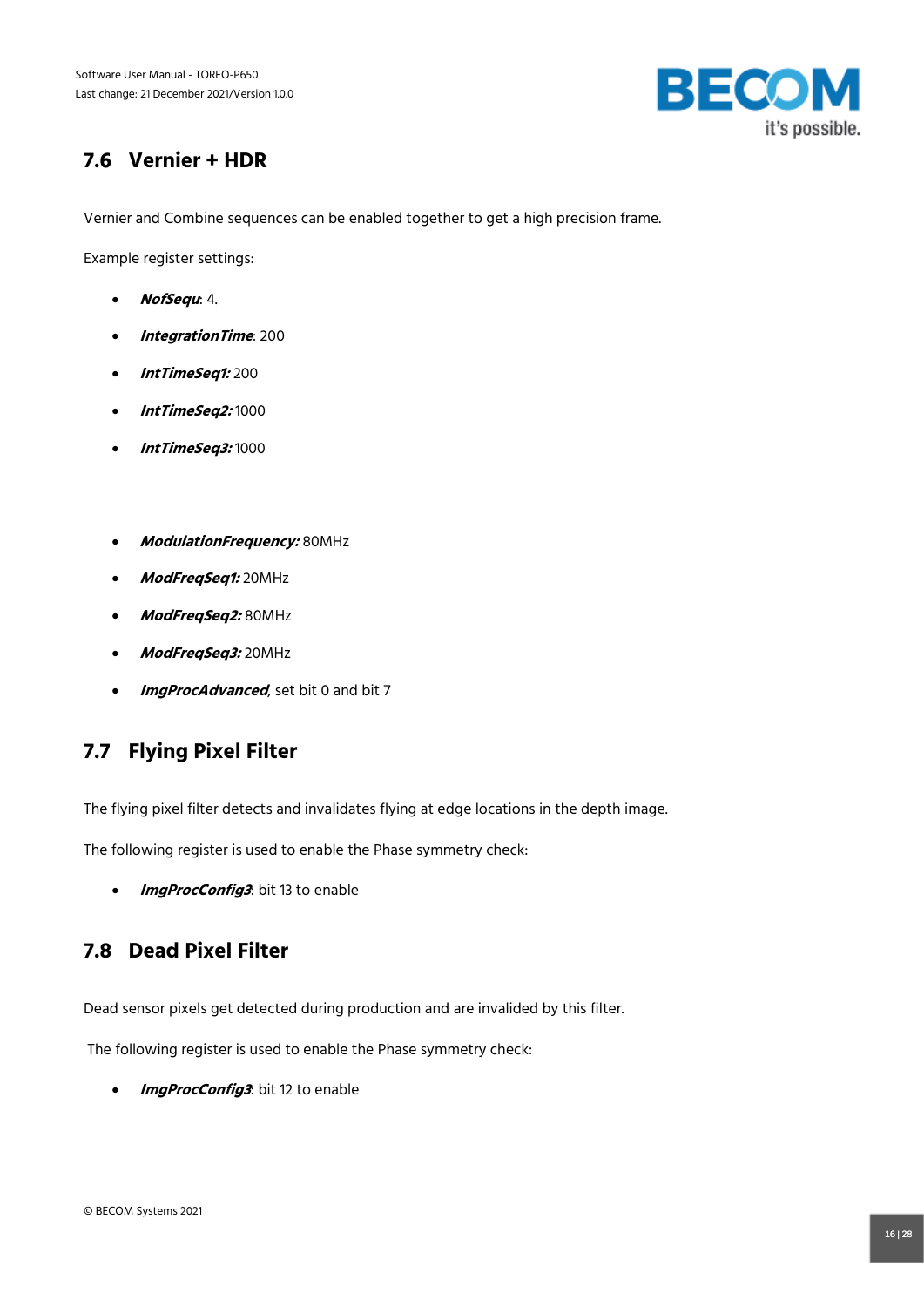

## <span id="page-16-0"></span>**7.9 Saturation and Low Amplitude Filter**

Under exposed or over exposed pixel get marked as invalid. The thresholds can be set via the following registers:

- **ConfidenceThresLow**
- **ConfidenceThresHigh**

## <span id="page-16-1"></span>**7.10 Pixel invalidation**

The TOREO-P650 provides an on-board check for invalid pixels:

- Underexposed pixels: The amplitude is too low for the distance value to be trustworthy. The threshold is set via register **ConfidenceThresLow**.
- Overexposed pixels: The amplitude is too high for the distance value to be trustworthy. The threshold is set via register **ConfidenceThresHigh**.
- Invalid pixels: The TOREO-P650 sets pixels to invalid when at least one measurement result is outside the sensor's linear range. The minimum/maximum thresholds are set via registers **PhaseSaturationMin** and

#### **PhaseSaturationMax**.

- Dead pixels: The TOREO-P650 sets dead pixels to invalid.
- Flying pixels: If the flying pixel filter is enabled the TOREO-P650 sets flying pixels to invalid.

<span id="page-16-2"></span>

| <b>Channel ID</b> | <b>Invalid</b> | <b>Transmission</b> | Invalid  | <b>Underexposed</b> | Over exposed | <b>Dead Pixel</b> | <b>Flying Pixel</b> |
|-------------------|----------------|---------------------|----------|---------------------|--------------|-------------------|---------------------|
|                   | <b>Values</b>  | error               |          |                     |              |                   |                     |
| <b>Distance</b>   | < 10           | 0                   |          | 2                   | 3            | $\overline{4}$    | 5                   |
| <b>Amplitude</b>  | 65535          | 65535               |          |                     |              |                   |                     |
| $\mathbf x$       | $-32768$       | $-32768$            |          |                     |              |                   |                     |
| Υ                 | -32768         | -32768              |          |                     |              |                   |                     |
| Z                 | $< -32758$     | $-32768$            | $-32767$ | $-32766$            | $-32765$     | $-32764$          | $-32763$            |
| Confidence        | - 0            | 0                   |          |                     |              |                   |                     |

Table 3: Invalidation of pixel values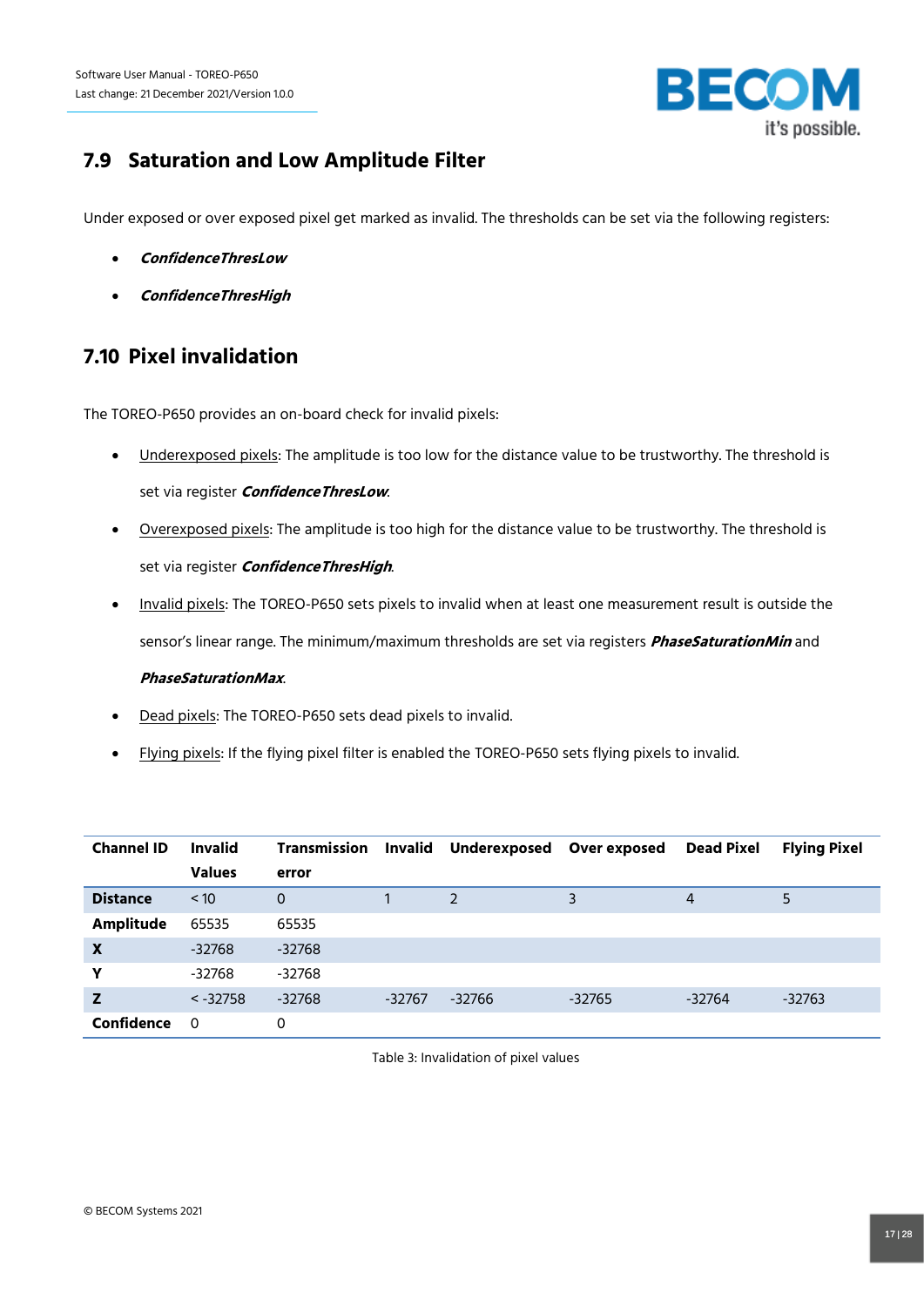

## <span id="page-17-0"></span>**7.11 Overlay**

The overlay calculated by the TOREO-P650 is intended to extend the XYZ-Pointcloud by the color information. For each ToF-frame a color image is taken synchronously. This allows the TOREO-P650 to assign a color information to each pixel in the pointcloud.

The overlay mode can be activated by using Framemode XYZColor (ID: 5), or by selecting "Overlay lens2" (ID: 10) or "Overlay lens3" respectively.

The sensitivity of the hidden pixel invalidation can be adjusted by the two registers as described in

<span id="page-17-1"></span>

| <b>Register</b>                     | <b>Default Value</b> | <b>Description</b>                                        |
|-------------------------------------|----------------------|-----------------------------------------------------------|
| OverlayVectroLengthThreshold        | 200                  | A hidden pixel is determined by the distance between      |
| (0x0171)                            |                      | the pixel on the color sensor and the pixel in the        |
|                                     |                      | pointcloud. This value specifies the length error margin. |
|                                     |                      | Therefore a higher value leads to less detected hidden    |
|                                     |                      | pixels                                                    |
| <b>OverlayOverlapClearnessLimit</b> | 10                   | Due to the higher resolution of the color sensor, one     |
| (0x0177)                            |                      | tof pixel is matched with an area of many pixels on the   |
|                                     |                      | color sensor. This limit specifies the ratio from valid   |
|                                     |                      | pixels to all matched pixels in the area.                 |

Table 4 Overlay Registers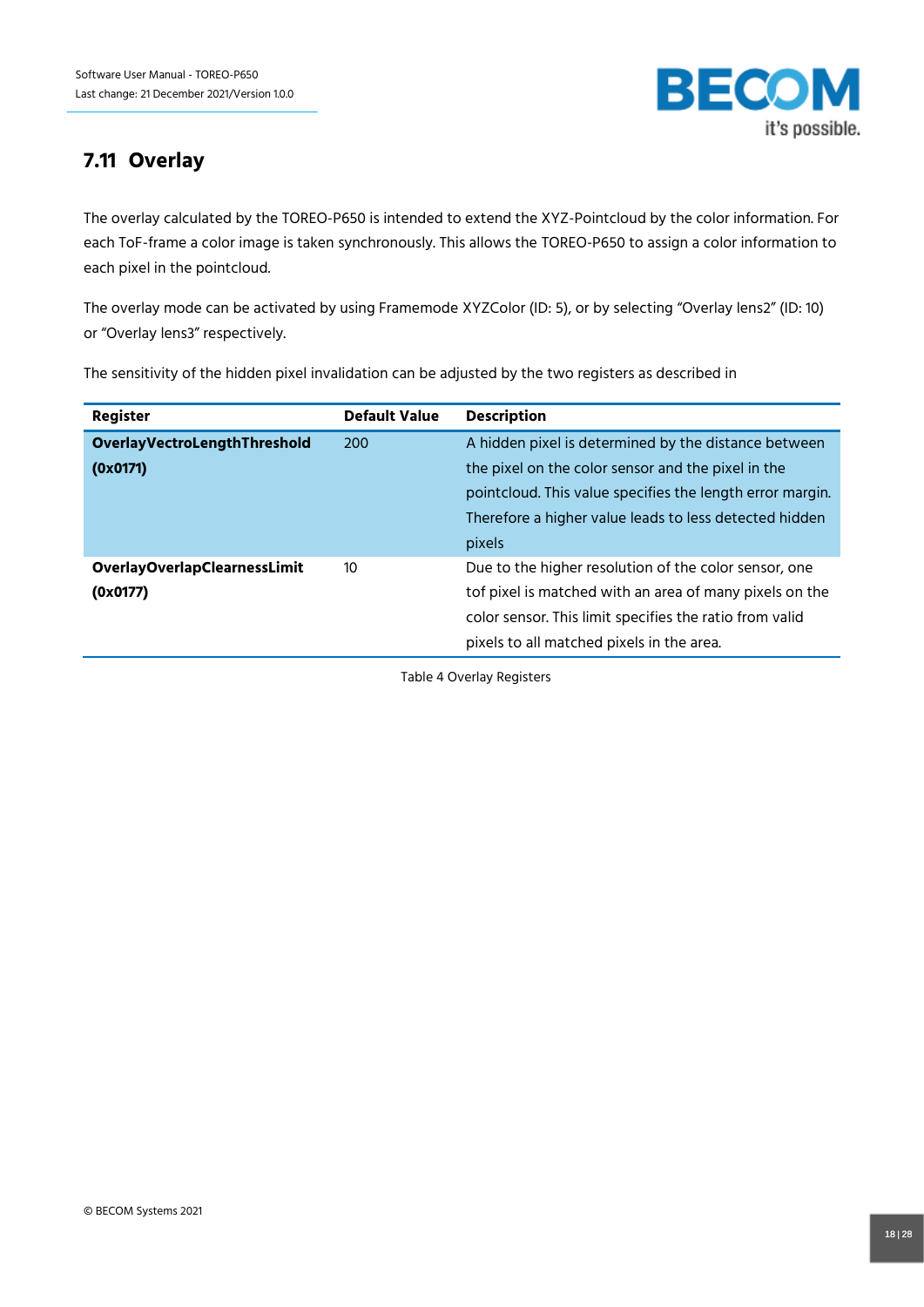

## **8 ToF Image Filters**

After the distance calculation, filters can be applied to the distance data. Each of the filters provides one or more configuration parameters. The iteration count for each filter can also be configured. The filters can be enabled or disabled by writing the *ImgProcConfig* registers. Enabling more than one filter is possible but each added filter reduces the maximum achievable frame rate (as does the number of iterations).

The filters are applied in the following order:

- 1. Frame Average filter
- 2. Sliding Average filter
- 3. Average filter
- 4. Median filter
- 5. Bilateral filter

#### <span id="page-18-0"></span>**8.1 Median Filter**

A 3x3 median filter can be applied.

#### Register: *FilterMedianConfig*

The number of iterations is configurable.

#### <span id="page-18-1"></span>**8.2 Bilateral filter**

#### Registers: *FilterBilateralConfig, FilterBilateralConfig2*

Configuration options are  $\sigma_R$  (Width of range kernel),  $\sigma_S$  (Width of spatial kernel), number of iterations, and window size.

#### <span id="page-18-2"></span>**8.3 Average filter**

Registers: **FilterAverageConfig**

Configuration option is the filter size.

#### <span id="page-18-3"></span>**8.4 Sliding Average Filter**

Register: *FilterSLAFconfig*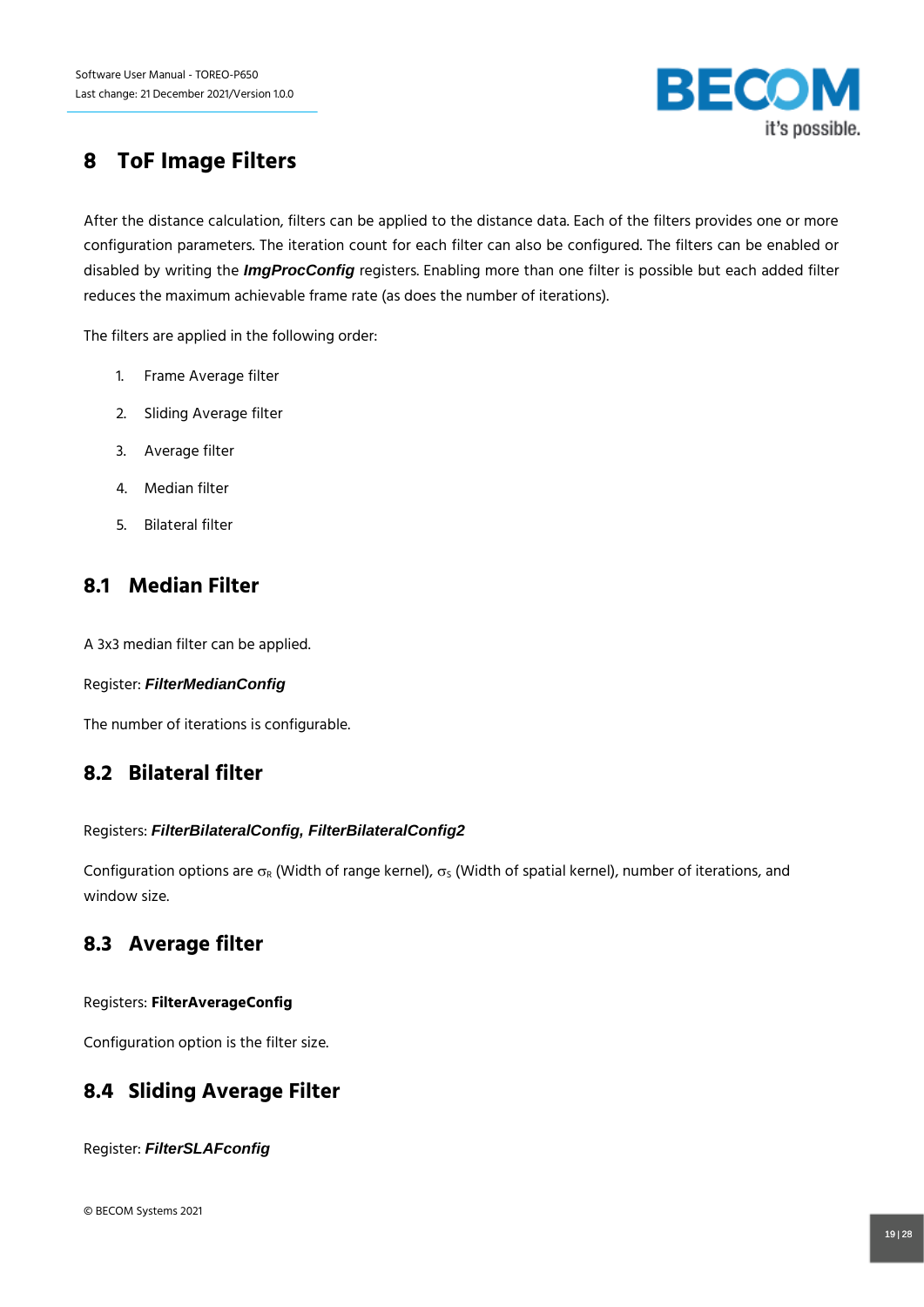

A sliding average filter over up to 255 frames can be applied. The number of frames is configurable. An increasing number of frames will not decrease the frame rate but may add blurring effects.

#### <span id="page-19-0"></span>**8.5 Frame Average Filter**

#### Register: **FilterFrameAverageConfig**

A frame average filter over up to 255 frames can be applied. The number of frames is configurable.

The frame rate of the data interface will be divided by the number of configured frames to be averaged, e.g., if the camera is configured to 40 frames per second, and the frame average filter with number 4 is used, the resulting output frame rate will be 10.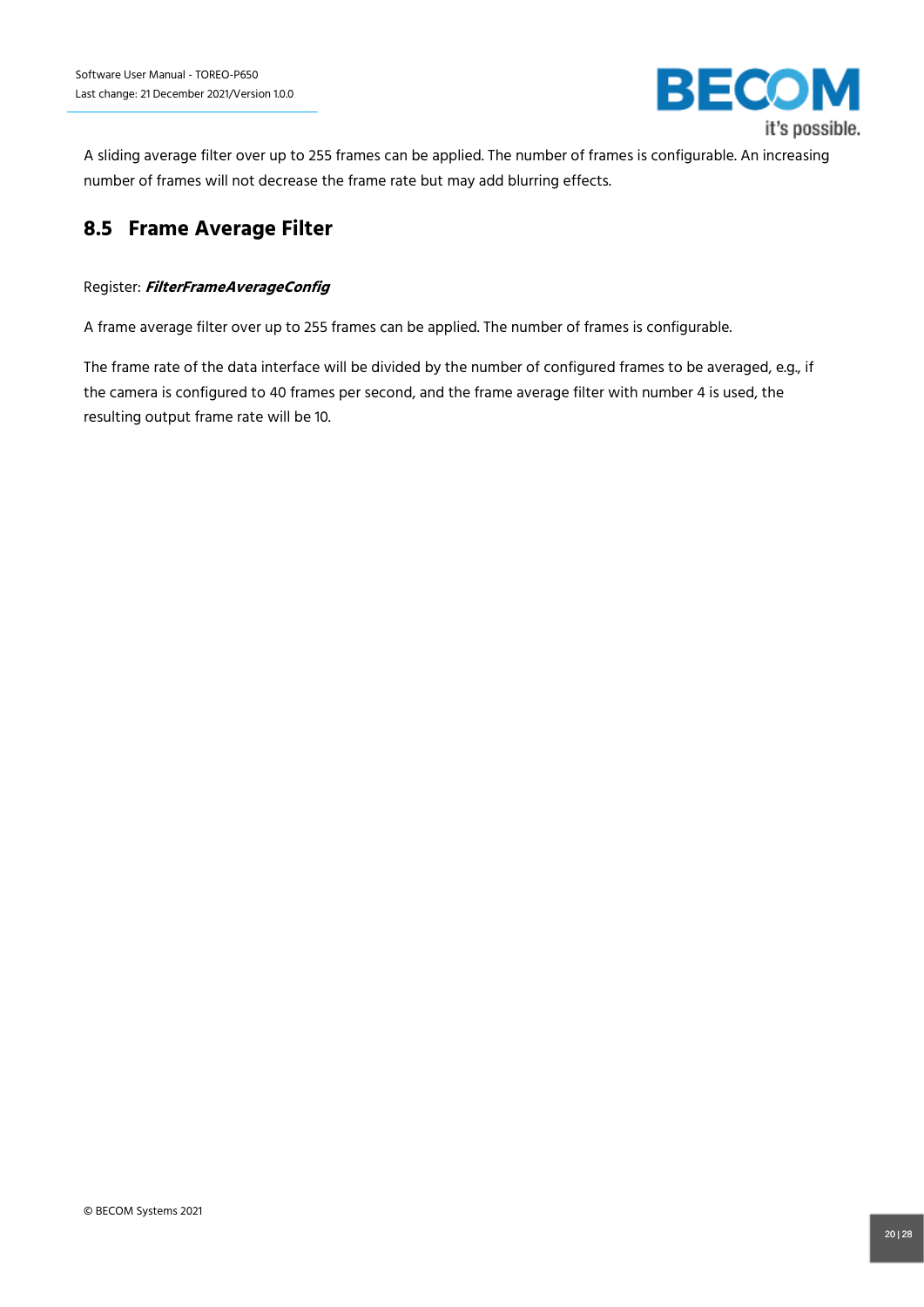

## <span id="page-20-0"></span>**9 Network Configuration**

#### <span id="page-20-1"></span>**9.1 MAC Address**

The TOREO-P650 gets delivered with a dedicated Ethernet MAC address.

The user is allowed to assign the camera another MAC address using the registers *Eth0Mac0* to *Eth0Mac2*. Be aware that in order to make the changes persistent, the register map must be saved to flash using register *CmdExec,* otherwise the changes will be lost on a reboot or power cycle.

If the register map in the flash will be cleared the default MAC address from will be loaded.

## <span id="page-20-2"></span>**9.2 IP/TCP/UDP Settings**

The IP Settings of the TOREO-P650 can be changes via the *Eth0\_\** registers. A change of the IP settings (IP address, subnet mask, default gateway) will take effect on writing the latter one. Port settings will take effect immediately. UDP destination IP addresses will take effect immediately. Please see the register description for details.

To make the changes persistent the register map must be saved to flash by writing a dedicated value to the *CmdExec* register.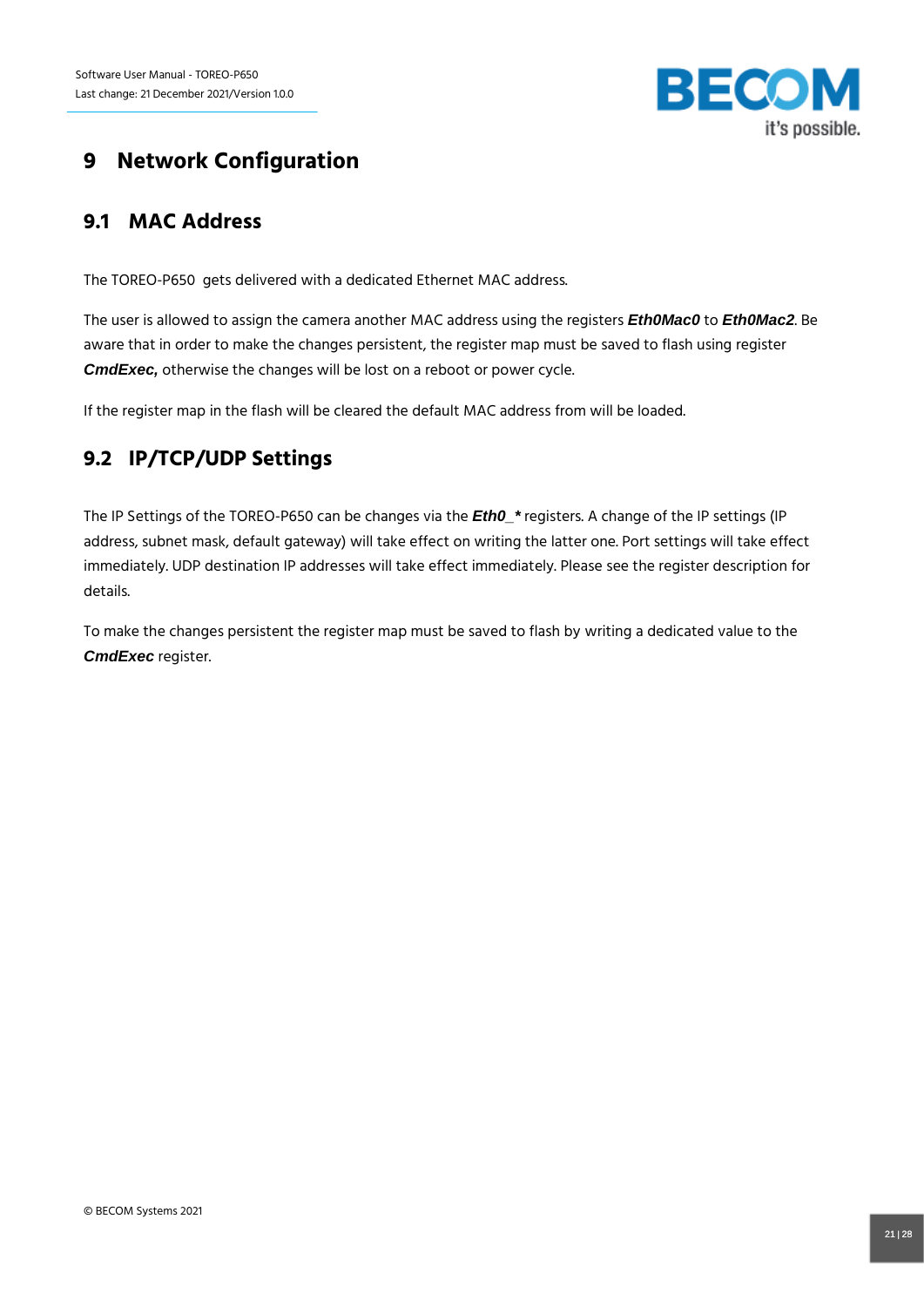

## <span id="page-21-0"></span>**10 Error Indication**

The TOREO-P650 indicates detected errors mainly in the **Status** register:

- Bit 3: Indicates a temperature measurement error on the illumination. The bit is automatically cleared if the error disappears.
- Bit 4: Indicates a temperature measurement error on the main board. The bit is automatically cleared if the error disappears.
- Bit 5: Indicates that calibration data are missing, refer to **CalibStatus** and **CalibStatus2**.
- Bit 9: Indicates the illumination temperature has exceeded the maximum tolerable value
- Bit 14: Indicates a temperature measurement error on the base board. The bit is automatically cleared if the error disappears.
- Bit 15: Indicates a communication error with the ToF sensor, or an error with triggering the TIM. This bit is automatically cleared if the error disappears.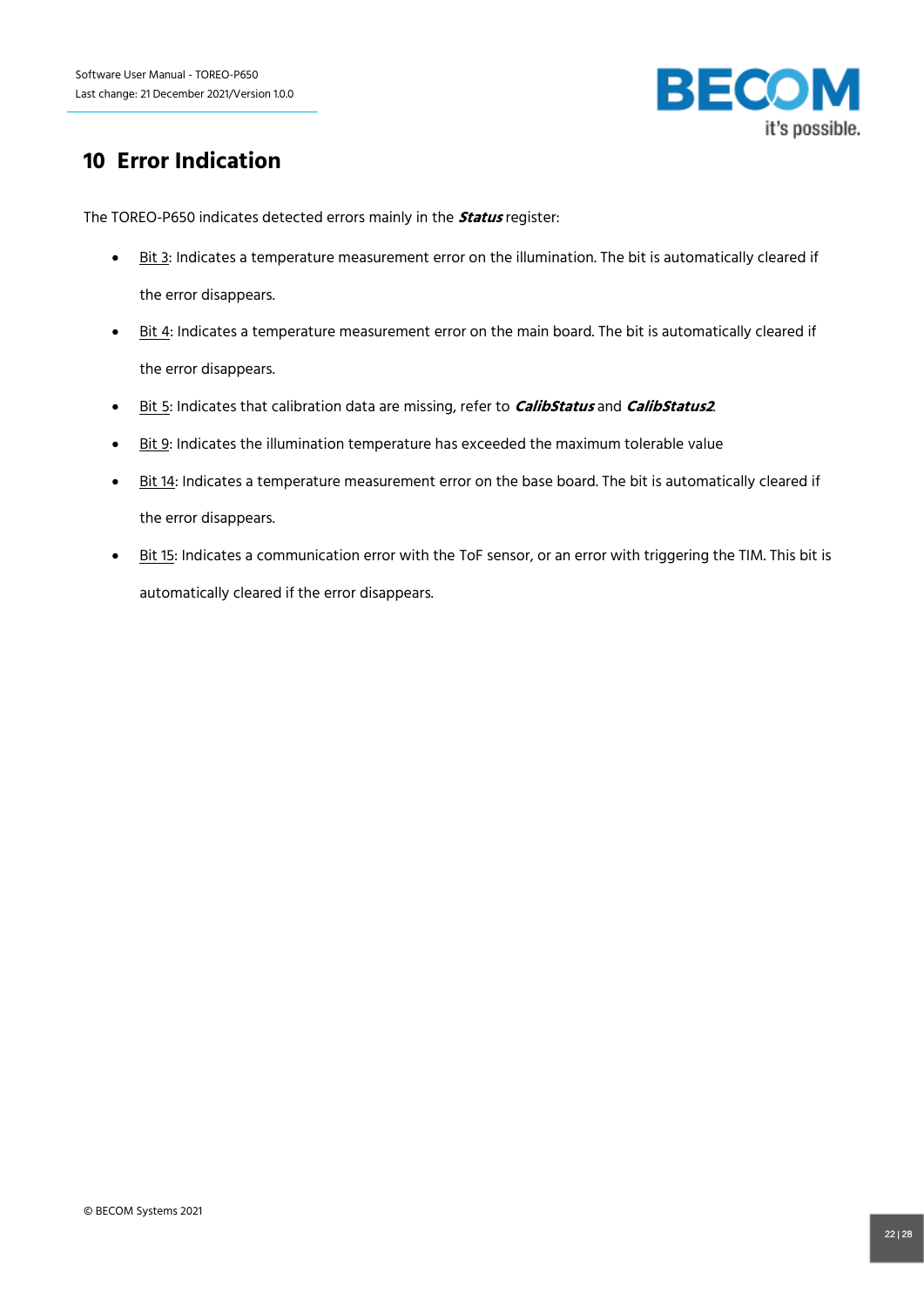

## <span id="page-22-0"></span>**11 Camera Coordinate System**

The camera coordinate system is depicted in [Figure 11-1.](#page-22-1)

Pixel numbering starts in the upper left corner of the pixel array, seen from the camera's point of view.

Distance data always contains the measured distance from the ToF sensor to the viewed scene.

Point cloud data contains X, Y and Z coordinates for each ToF pixel. Point cloud data is calculated via intrinsic lens parameters for the ToF sensor and optical system, and via extrinsic parameters. The reference point of the camera coordinate system, where X=Y=Z=0, is the front-bottom-left edge of the camera, seen from the camera's point of view.



<span id="page-22-1"></span>Figure 11-1: TOREO-P650 Default Coordinate System (2)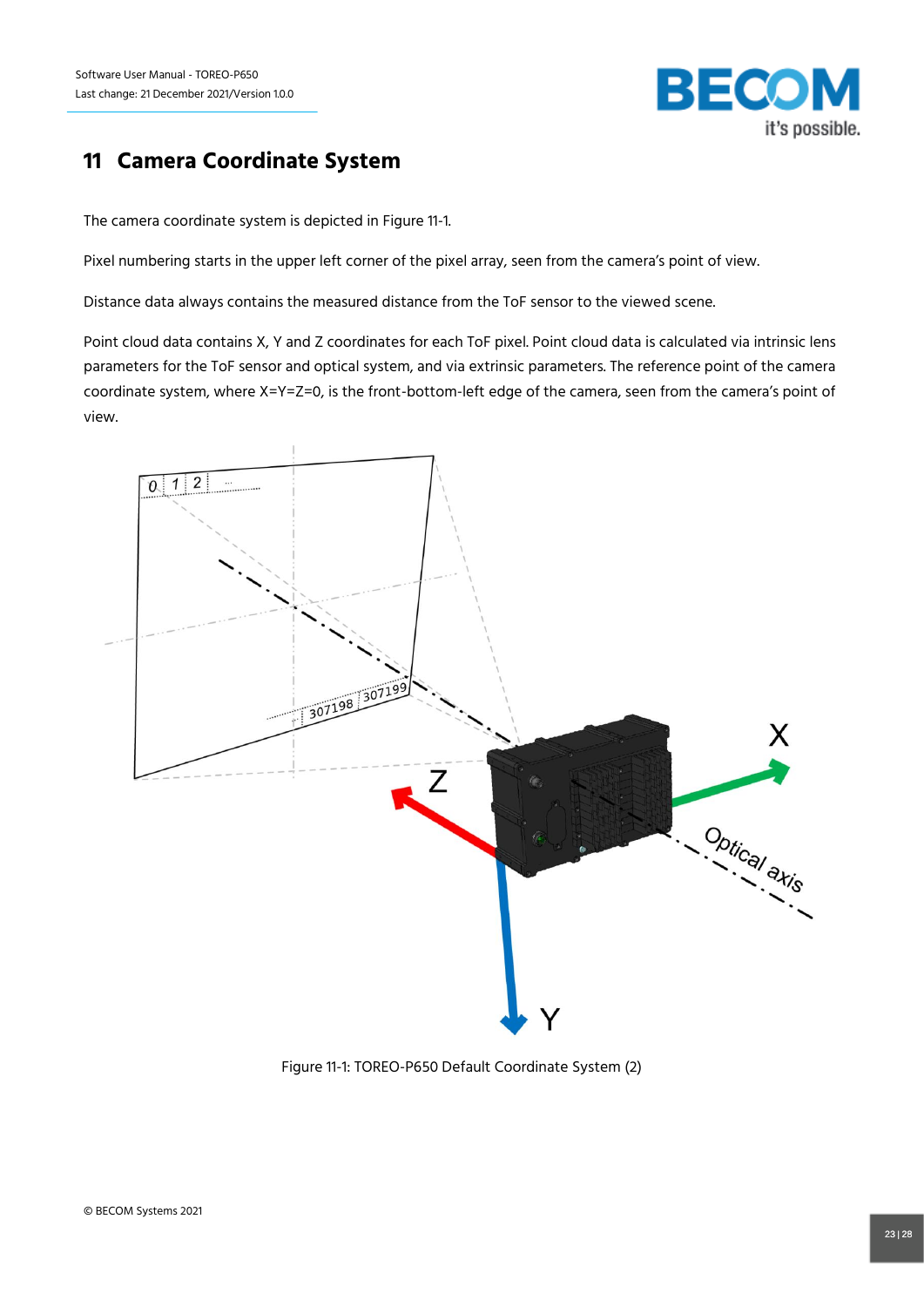

## <span id="page-23-0"></span>**12 Firmware History**

## <span id="page-23-1"></span>**12.1 Version Information**

**Note**

| <b>Firmware</b> | <b>Status</b> | <b>Release</b> | <b>Changes</b>                      |
|-----------------|---------------|----------------|-------------------------------------|
| Version         |               | date           |                                     |
| 0.3.0           | Released      | 21.12.2021     | Initial Firmware for the TOREO-P650 |

Table 5: Overview TOREO-P650 firmware changes

<span id="page-23-3"></span>

Please refer to our support site for additional information about product changes.

## <span id="page-23-2"></span>**12.2 Anomalies**

<span id="page-23-4"></span>

| <b>Applies to</b>  | <b>Date</b> | <b>Description</b>                                               |
|--------------------|-------------|------------------------------------------------------------------|
| V <sub>0.3.0</sub> | 2112.2021   | The single trigger has a delay of 1 frame                        |
| V <sub>0.3.0</sub> | 2112.2021   | Switching back from shared memory streaming mode to socket based |
|                    |             | streaming mode causes a crash                                    |
| V <sub>0.3.0</sub> | 21.12.2021  | Stability issues when randomly changing between frame modes      |
|                    |             |                                                                  |

Table 6: Firmware anomalies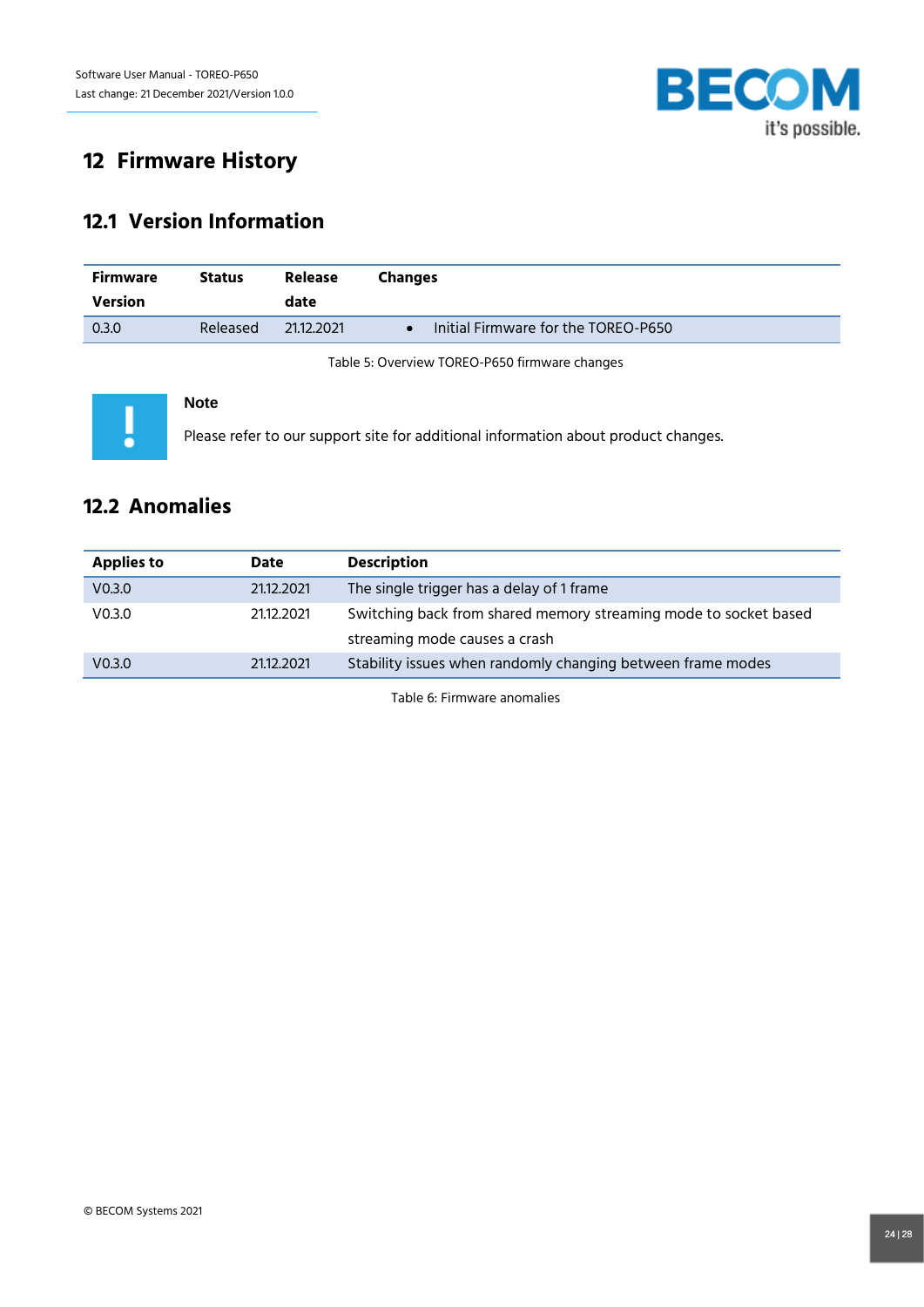

## <span id="page-24-0"></span>**13 Software**

#### <span id="page-24-1"></span>**13.1 BltTofApi**

SDK for ToF products: Blt ['Time of Flight' API](https://support.bluetechnix.at/wiki/Bluetechnix_%27Time_of_Flight%27_API)

In order to create a common interface for our products we define the interfaces between a ToF device and an application. The main part of this model is the *BltTofApi* which is written in C for platform independency.

The library which provides this API for Ethernet-based devices as the TOREO-P650 is the BtaEthLib (BltTofApi Ethernet Library).

Please visit our support Wiki to get information and to download the SDK.

#### **Blt 'Time of Flight' API**

<https://support.bluetechnix.at/wiki/> (Section Software)

## <span id="page-24-2"></span>**13.2 MATLAB SDK**

MATLAB SDK for ToF products[: BltTofApi Matlab SDK](https://support.bluetechnix.at/wiki/BltTofApi_Matlab_SDK)

The MATLAB SDK is able to access the BltTofApi interface and will therefore be compatible with any device with an existing library implementing the BltTofApi.

#### **Blt 'Time of Flight' API Matlab SDK**

 $\stackrel{\text{(i)}}{\bigtriangledown}$  <https://support.bluetechnix.at/wiki/> (Section Software)

#### <span id="page-24-3"></span>**13.3 BltTofSuite**

For the first evaluation of the camera and to evaluate different settings and configurations a .NET demo application for Microsoft Windows is provided: BltTofSuite. The demo application can be downloaded from our support web site.

#### **Software and documentation**

that https://support.bluetechnix.at/index.html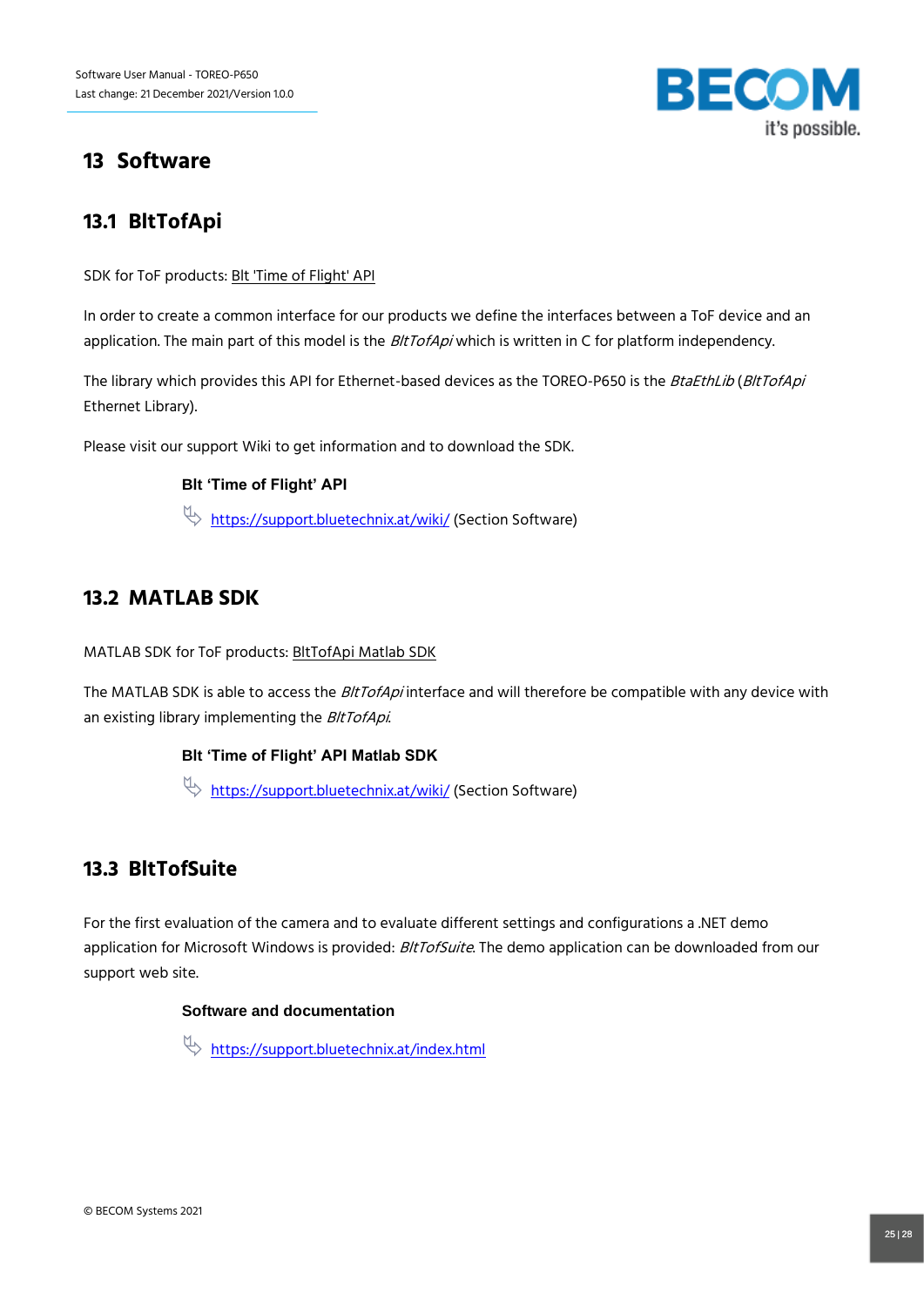

## <span id="page-25-0"></span>**14 Support**

#### <span id="page-25-1"></span>**14.1 General Support**

General support for products can be found at BECOM Systems' support site

#### **Support Link**

 $\updownarrow$  <https://support.bluetechnix.at/index.html>

#### <span id="page-25-2"></span>**14.2 Software Downloads**

Camera support packages are available for registered customers only. Please contact BECOM Systems support if you do not yet have an account.

#### **Software Download Portal**

 $\updownarrow$  https://support.bluetechnix.at/software/

## <span id="page-25-3"></span>**14.3 Camera Development Package**

The camera offers the possibility to bring your own application onto the TOREO-P650.

The TOREO-P650 is based on an embedded ARM Linux system based on the Jetson TX2 from Nvidia.

Please contact BECOM Systems support for more information.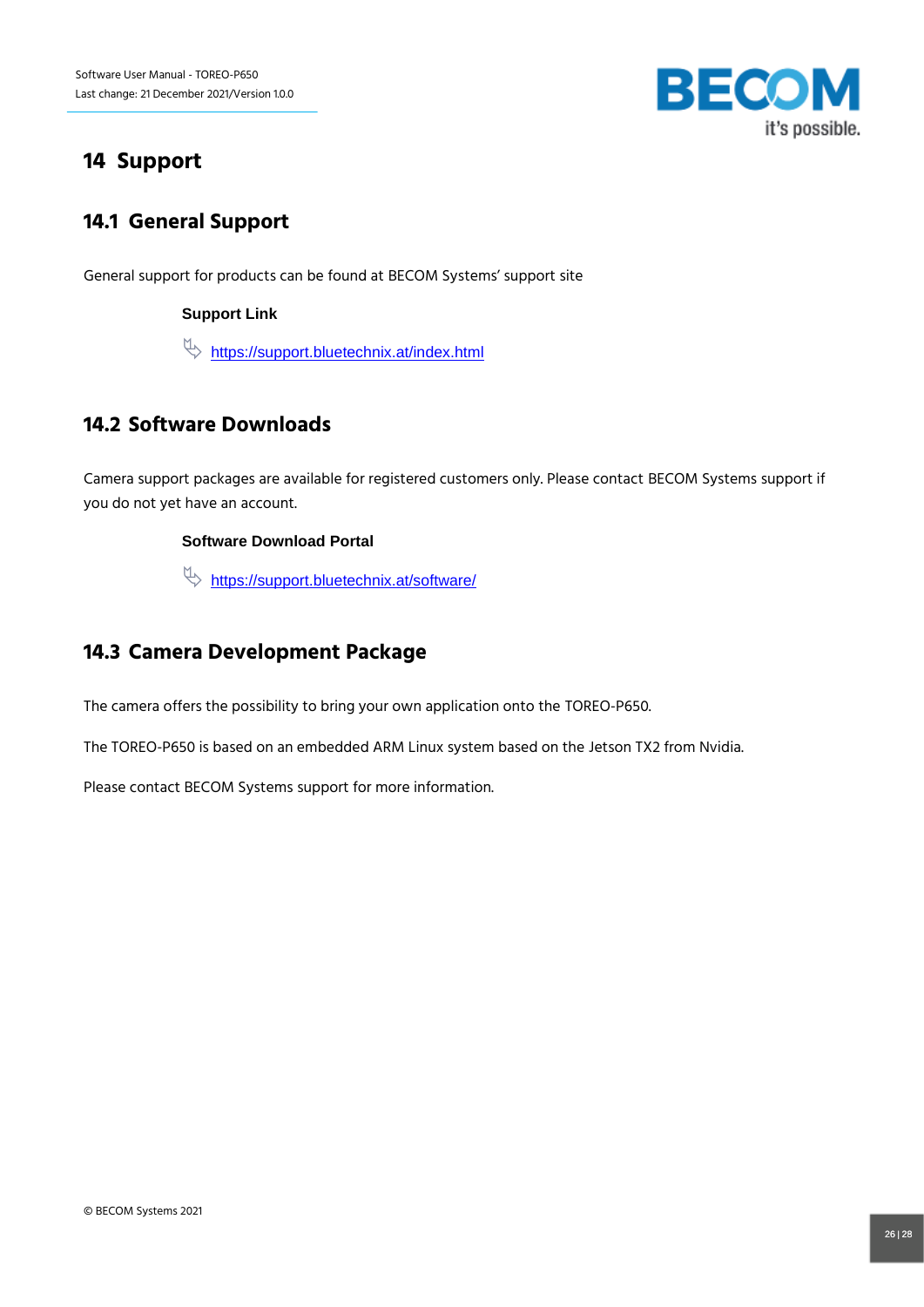

## <span id="page-26-0"></span>**15 Document Revision History**

<span id="page-26-1"></span>

| Version | Date       | <b>Document Revision</b>               |
|---------|------------|----------------------------------------|
| 1.0.0   | 21.12.2021 | Initial SUM for Firmware Version 0.3.0 |

Table 7: Revision history